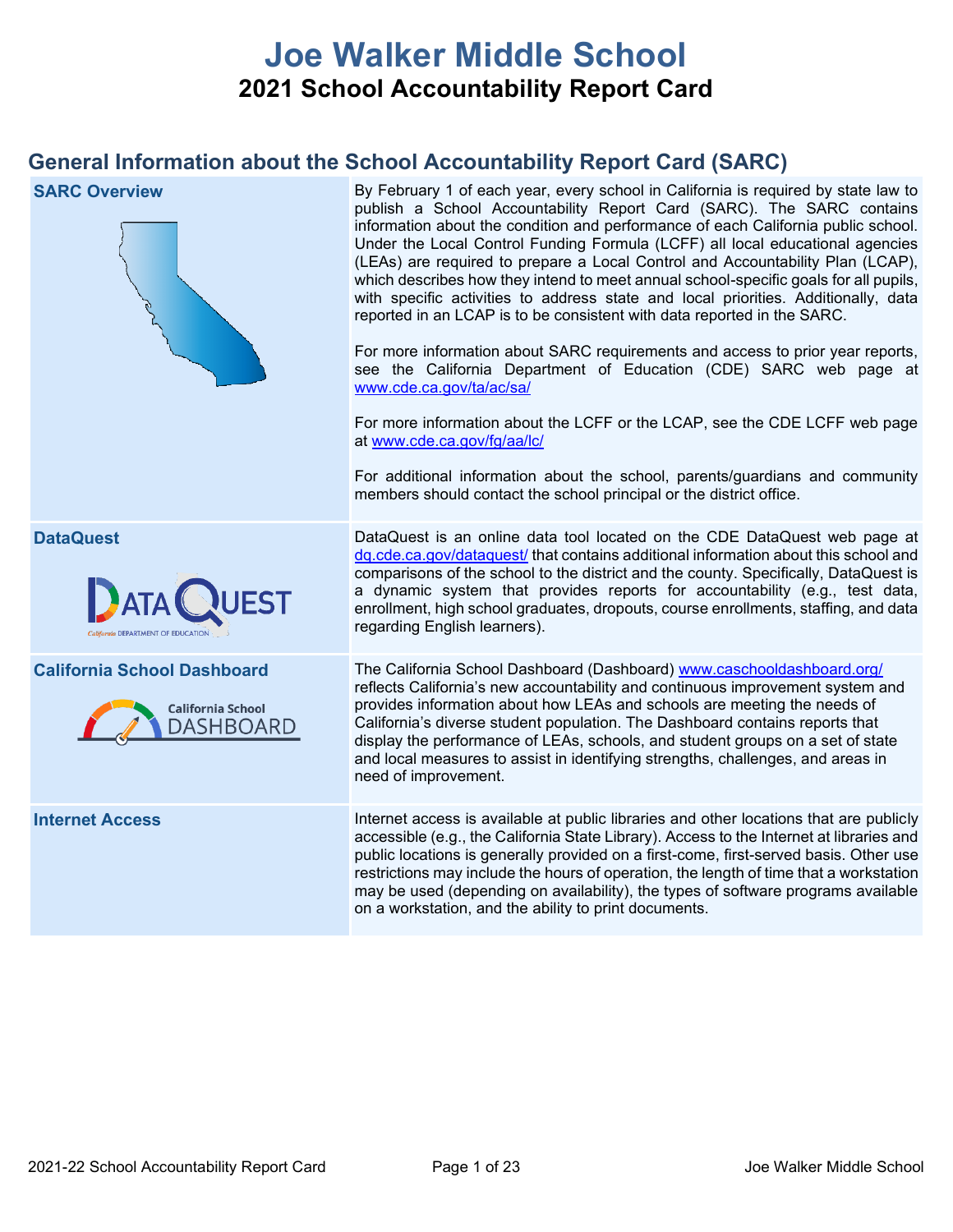#### **2021-22 School Contact Information**

| AVAT AA OCHOOL OOHIGOL IIIIOHIIGHOIL     |                                |
|------------------------------------------|--------------------------------|
| <b>School Name</b>                       | Joe Walker Middle School       |
| <b>Street</b>                            | 5632 W Avenue L-8              |
| City, State, Zip                         | Lancaster, CA 93536            |
| <b>Phone Number</b>                      | $(661)$ 943-3258               |
| <b>Principal</b>                         | Felicia Goldovsky              |
| <b>Email Address</b>                     | f.goldovsky@westside.k12.ca.us |
| <b>School Website</b>                    |                                |
| <b>County-District-School (CDS) Code</b> | 19-65102-6071690               |

| <b>2021-22 District Contact Information</b> |                                           |  |  |  |
|---------------------------------------------|-------------------------------------------|--|--|--|
| <b>District Name</b>                        | Westside Union Elementary School District |  |  |  |
| <b>Phone Number</b>                         | $(661) 722 - 0716$                        |  |  |  |
| Superintendent                              | Regina Rossall                            |  |  |  |
| <b>Email Address</b>                        | r.rossall@westside.k12.ca.us              |  |  |  |
| <b>District Website Address</b>             | www.westside.k12.ca.us                    |  |  |  |

#### **2021-22 School Overview**

#### **School Description**

Joe Walker Middle School is located in the southwest portion of the Antelope Valley at the intersection of 57th Street West and Avenue L-8. Our enrollment is 803 students in grades six through eight. Students from Valley View Elementary, Quartz Hill Elementary and Sundown Elementary feed into Joe Walker Middle School.

The school includes 3 main buildings composed of 11 classrooms each, a shop/homemaking building, gymnasium, multipurpose cafeteria with band room and stage, and boys and girls locker rooms. There are also 13 permanent re-locatable classrooms. Included on campus are specialized rooms to accommodate library, computer lab, and Hi Tech Lab. The school also includes a concrete play area with equipment, grass athletic fields, quarter mile all weather track, and outdoor picnic tables.

#### **Mission Statement**

Joe Walker Middle School provides a safe and positive environment which promotes academic success in Science, Technology, Engineering, And Learning Through Humanities. Through the collaborative efforts of school staff, students, parents, and community partners, STEALTH education creates critical thinkers, increases twenty-first century literacy, inspires creativity and develops the next generation of innovators to improve the world in which we live. At Joe Walker Middle School, student achievement is measured by a balanced assessment system using formal assessments as well as project based learning.

#### **Vision Statement**

At the 1972 dedication of Joe Walker Middle School, then-member of the Westside Union School District School Board, James Skalicky stated, "We all want the best education possible for our children; an education that creates enthusiasm and pride in one's accomplishments; one that stimulates the inner self for a desire of understanding people, cultures, society, and education itself." To fulfill this vision, Joe Walker Middle School creates a culture of success by partnering with community organizations to promote instructional relevance in our educational program. In order to best prepare our students for success with twentyfirst century skills, we provide a balanced curriculum that educates the whole child combining science, technology, engineering, and mathematics with the arts and humanities. Every child will receive a STEALTH education at Joe Walker Middle School.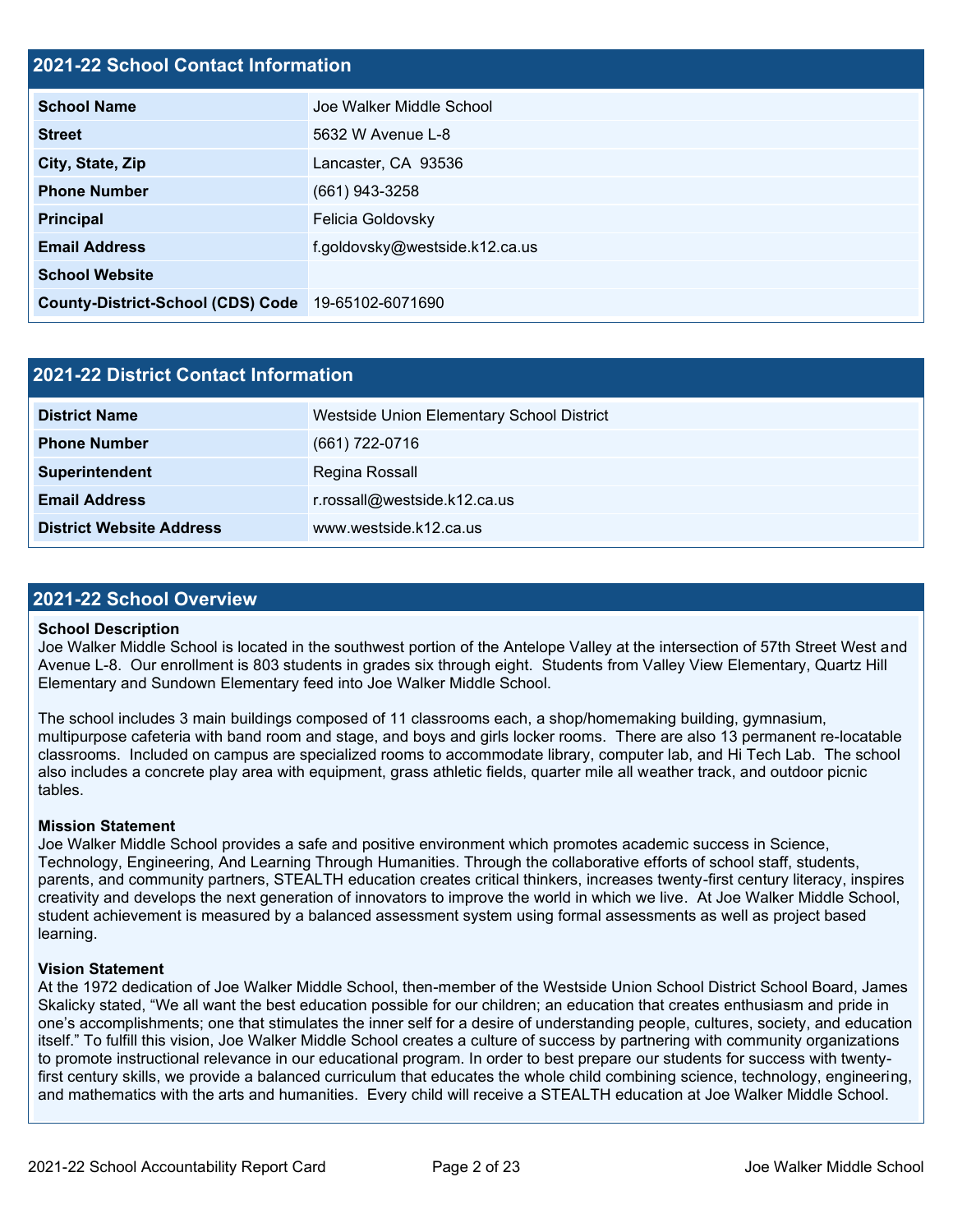# **About this School**

| 2020-21 Student Enrollment by Grade Level |                           |  |  |  |  |
|-------------------------------------------|---------------------------|--|--|--|--|
| <b>Grade Level</b>                        | <b>Number of Students</b> |  |  |  |  |
| Grade 6                                   | 65                        |  |  |  |  |
| <b>Grade 7</b>                            | 498                       |  |  |  |  |
| Grade 8                                   | 400                       |  |  |  |  |
| <b>Total Enrollment</b>                   | 963                       |  |  |  |  |

## **2020-21 Student Enrollment by Student Group**

| <b>Student Group</b>                   | <b>Percent of Total Enrollment</b> |
|----------------------------------------|------------------------------------|
| American Indian or Alaska Native       | 0.1                                |
| Asian                                  | 2.1                                |
| <b>Black or African American</b>       | 9.7                                |
| <b>Filipino</b>                        | 1.7                                |
| <b>Hispanic or Latino</b>              | 45.8                               |
| <b>Two or More Races</b>               | 6.2                                |
| <b>White</b>                           | 34.4                               |
| <b>English Learners</b>                | 3.6                                |
| <b>Foster Youth</b>                    | 1.5                                |
| <b>Homeless</b>                        | 7.3                                |
| <b>Socioeconomically Disadvantaged</b> | 48.4                               |
| <b>Students with Disabilities</b>      | 11.7                               |

## **A. Conditions of Learning State Priority: Basic**

The SARC provides the following information relevant to the State priority: Basic (Priority 1):

- Degree to which teachers are appropriately assigned and fully credentialed in the subject area and for the pupils they are teaching;
- Pupils have access to standards-aligned instructional materials; and
- School facilities are maintained in good repair

Note: For more information refer to the Updated Teacher Equity Definitions web page at<https://www.cde.ca.gov/pd/ee/teacherequitydefinitions.asp>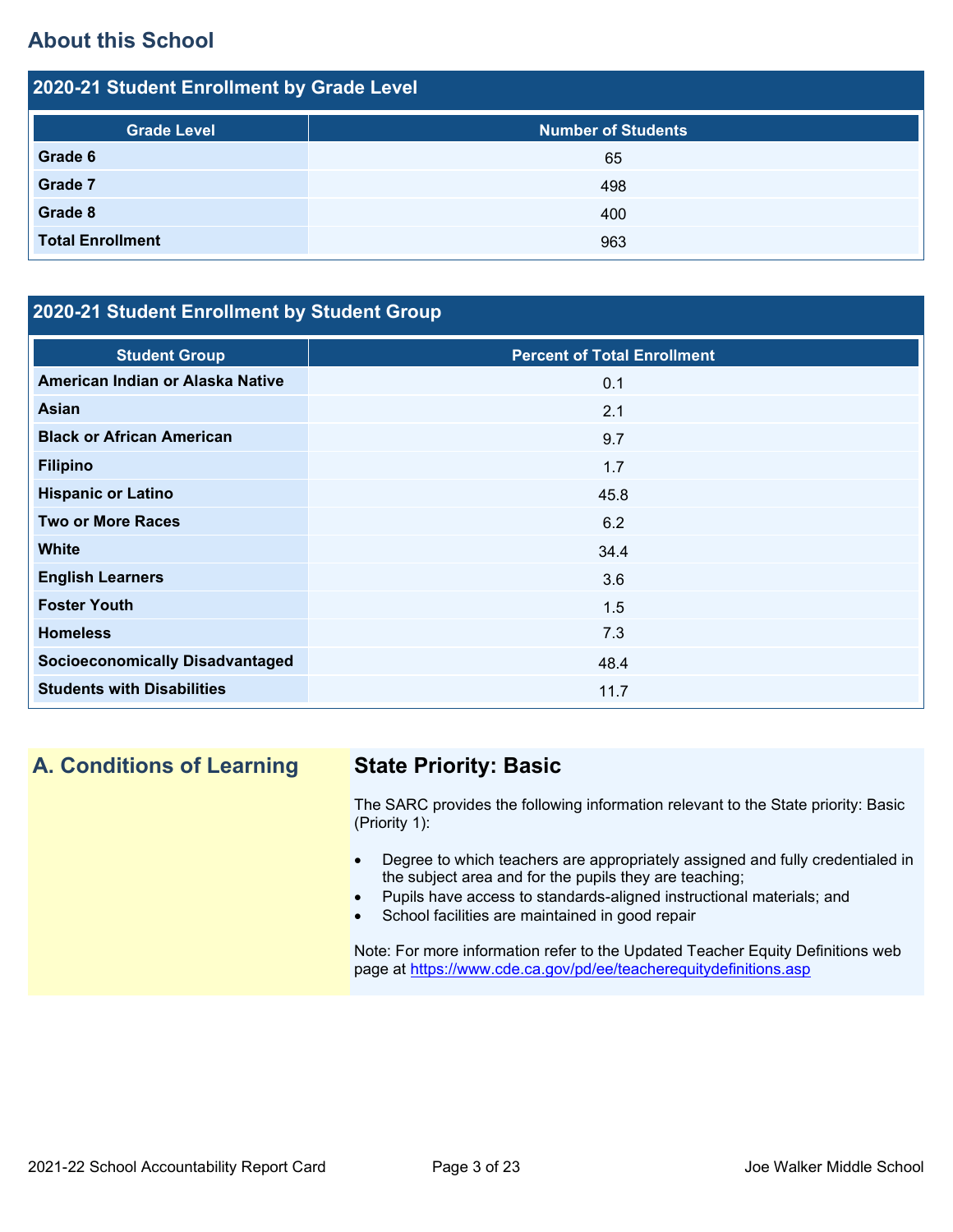| 2019-20 Teacher Preparation and Placement                                                       |         |  |  |  |
|-------------------------------------------------------------------------------------------------|---------|--|--|--|
| <b>Authorization/Assignment</b>                                                                 | 2019-20 |  |  |  |
| Fully (Preliminary or Clear) Credentialed for Subject and Student Placement (properly assigned) |         |  |  |  |
| <b>Intern Credential Holders Properly Assigned</b>                                              |         |  |  |  |
| Teachers Without Credentials and Misassignments ("ineffective" under ESSA)                      |         |  |  |  |
| Credentialed Teachers Assigned Out-of-Field ("out-of-field" under ESSA)                         |         |  |  |  |
| <b>Unknown</b>                                                                                  |         |  |  |  |
| <b>Total Teaching Positions</b>                                                                 |         |  |  |  |

Note: The data in this table is based on Full Time Equivalent (FTE) status. One FTE equals one staff member working full time; one FTE could also represent two staff members who each work 50 percent of full time. Additionally, an assignment is defined as a position that an educator is assigned to based on setting, subject, and grade level. An authorization is defined as the services that an educator is authorized to provide to students.

# **2019-20 Teachers Without Credentials and Misassignments (considered "ineffective" under ESSA) Authorization/Assignment 2019-20 Permits and Waivers Misassignments Vacant Positions Total Teachers Without Credentials and Misassignments**

| 2019-20 Credentialed Teachers Assigned Out-of-Field (considered "out-of-field" under ESSA) |         |  |  |  |
|--------------------------------------------------------------------------------------------|---------|--|--|--|
| <b>Indicator</b>                                                                           | 2019-20 |  |  |  |
| Credentialed Teachers Authorized on a Permit or Waiver                                     |         |  |  |  |
| <b>Local Assignment Options</b>                                                            |         |  |  |  |
| <b>Total Out-of-Field Teachers</b>                                                         |         |  |  |  |

| 2019-20 Class Assignments                                                                                                                           |         |
|-----------------------------------------------------------------------------------------------------------------------------------------------------|---------|
| <b>Indicator</b>                                                                                                                                    | 2019-20 |
| <b>Misassignments for English Learners</b><br>(a percentage of all the classes with English learners taught by teachers that are misassigned)       |         |
| No credential, permit or authorization to teach<br>(a percentage of all the classes taught by teachers with no record of an authorization to teach) |         |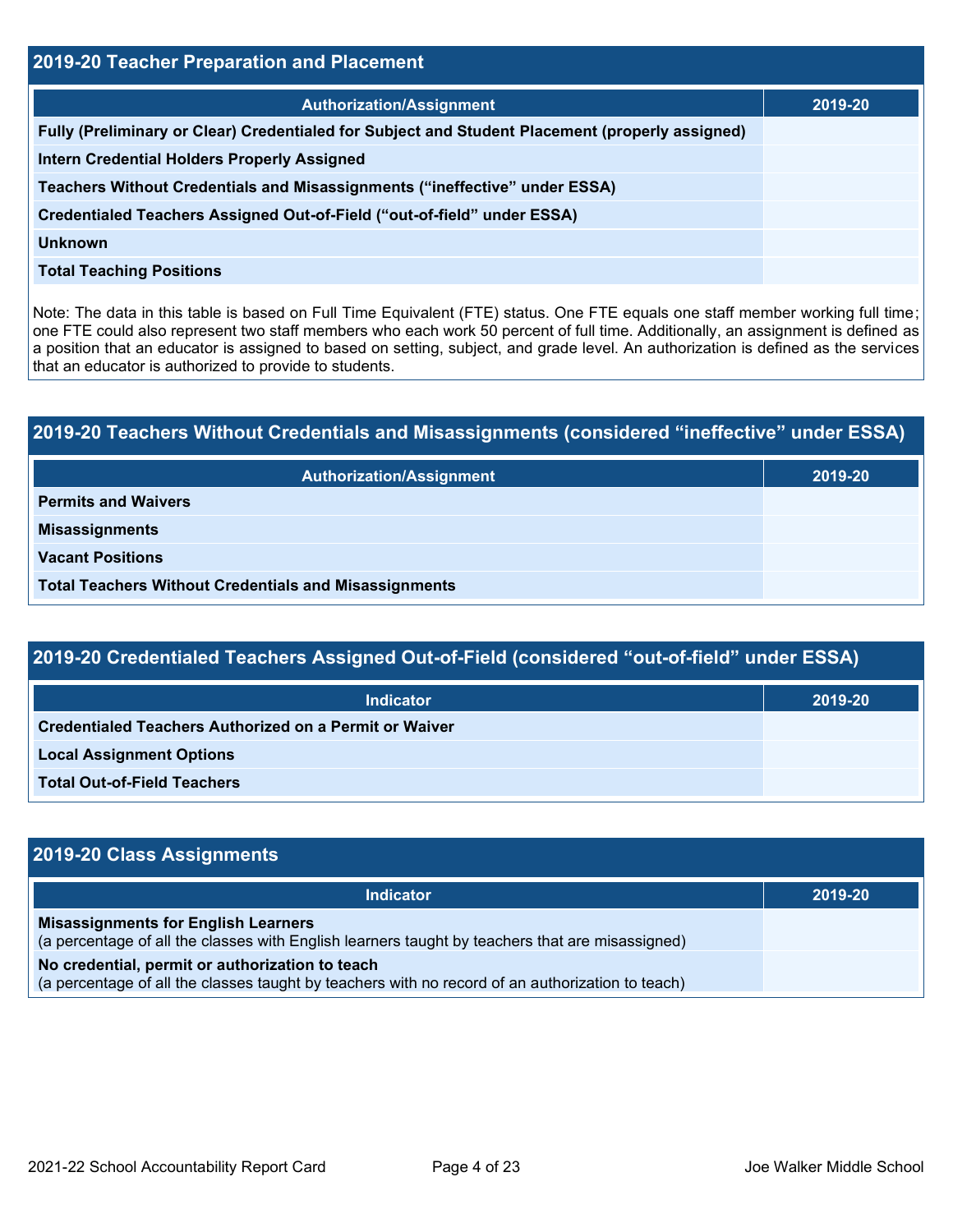#### **2021-22 Quality, Currency, Availability of Textbooks and Other Instructional Materials**

Westside Union School District provides all students with textbooks and other instructional materials to support the district's adopted curricular programs. Funding is provided by the state for the acquisition of textbooks and instructional materials that are aligned with State Board adopted content standards in Reading/Language Arts/English Language Development, Mathematics, History/Social Science, and Science. The following are the instructional programs currently adopted by our district:

#### **Year and month in which the data were collected Collection Collection Collection Collection** October 2020

| <b>Subject</b>                                         | Textbooks and Other Instructional Materials/year of<br><b>Adoption</b> | <b>From</b><br><b>Most</b><br><b>Recent</b><br><b>Adoption</b> | <b>Percent</b><br><b>Students</b><br><b>Lacking Own</b><br><b>Assigned</b><br><b>Copy</b> |
|--------------------------------------------------------|------------------------------------------------------------------------|----------------------------------------------------------------|-------------------------------------------------------------------------------------------|
| <b>Reading/Language Arts</b>                           | TK Houghton Mifflin Splash (2012)                                      | Yes                                                            | $\mathbf{0}$                                                                              |
|                                                        | K-5 Houghton Mifflin Harcourt, Journeys CA (2017)                      |                                                                |                                                                                           |
|                                                        | 6-8 McGraw-Hill Education, Study Sync CA (2017)                        |                                                                |                                                                                           |
| <b>Mathematics</b>                                     | TK Houghton Mifflin Harcourt, Expressions (2016)                       | Yes                                                            | $\mathbf 0$                                                                               |
|                                                        | K-5 McGraw Hill, My Math (2015)                                        |                                                                |                                                                                           |
|                                                        | 6-8 Houghton Mifflin Harcourt, Go Math (2015)                          |                                                                |                                                                                           |
| <b>Science</b>                                         | K-5 Savvas Realize, California Elevate Science, 2020                   | Yes                                                            | $\mathbf{0}$                                                                              |
|                                                        | 6-8 Amplify Science California, 2020                                   |                                                                |                                                                                           |
| <b>History-Social Science</b>                          | K-5 Pearson, My World California (2019)                                | Yes                                                            | $\mathbf 0$                                                                               |
|                                                        | 6-8 Teachers' Curriculum Institute, History Alive! (2017)              |                                                                |                                                                                           |
| <b>Foreign Language</b>                                | N/A                                                                    |                                                                | N/A                                                                                       |
| <b>Health</b>                                          | N/A                                                                    |                                                                | N/A                                                                                       |
| <b>Visual and Performing Arts</b>                      | N/A                                                                    |                                                                | N/A                                                                                       |
| <b>Science Laboratory Equipment</b><br>$(grades 9-12)$ | N/A                                                                    |                                                                | N/A                                                                                       |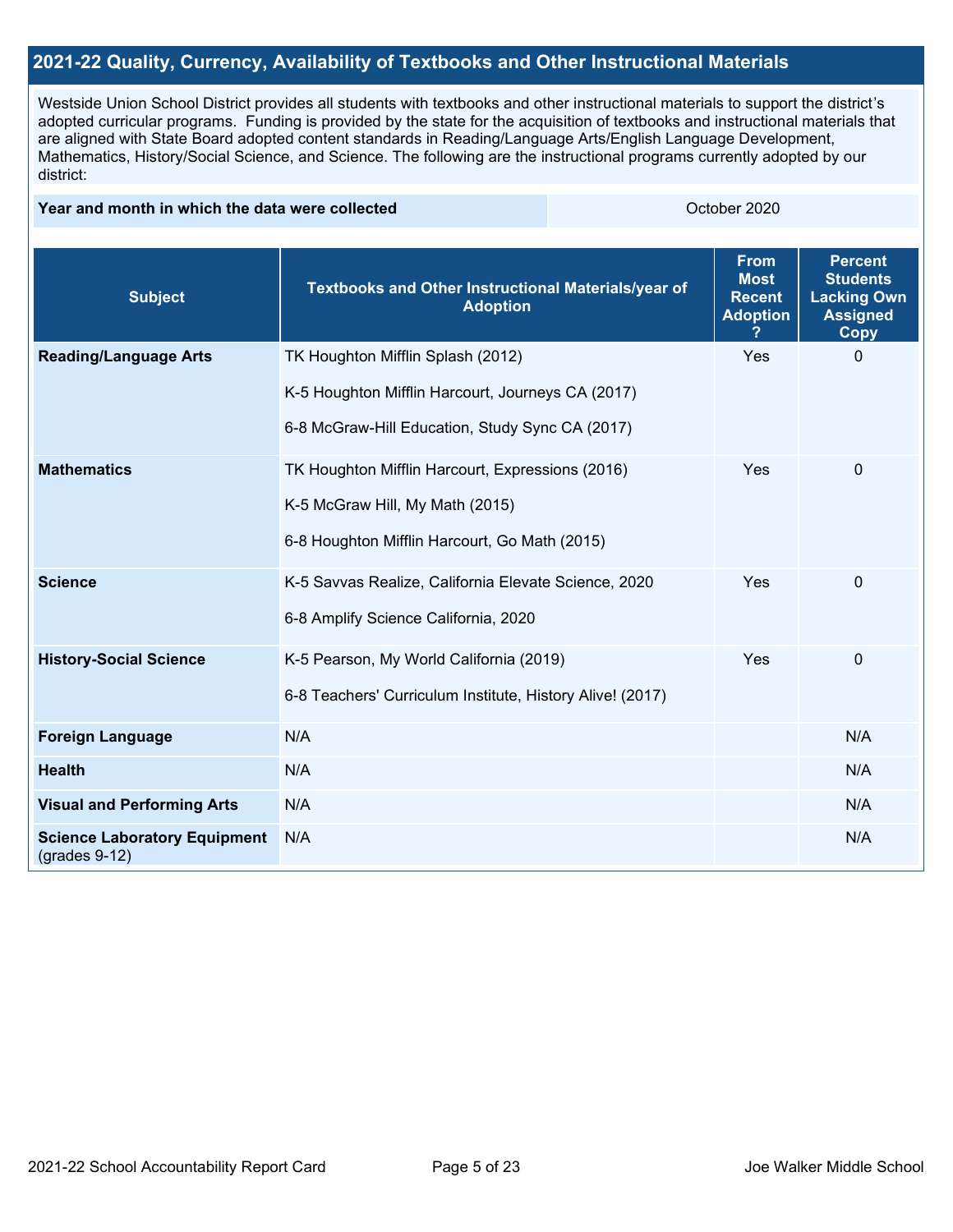#### **School Facility Conditions and Planned Improvements**

Joe Walker Middle School continues to strive to provide a safe, secure, comfortable and clean environment for learning. We are committed to the health and safety of our students. We have a closed campus. Students are signed out through the office during school hours which requires identification. The halls and playgrounds are monitored by classified staff and certificated staff. We have a school intercom, which can be used as an emergency alert. Honeywell Instant Alert is provided district wide to notify parents of emergencies. In addition, campus supervisors/administrators have two-way radios for direct communication. A major modernization was done to this school in 2007, which upgraded electrical, plumbing, HVAC, flooring, roofing, and a new hardcourt area.

#### **Year and month of the most recent FIT report** 10/11/2021 10/11/2021 **System Inspected Rate Good Rate Fair Rate Poor Repair Needed and Action Taken or Planned Systems:** Gas Leaks, Mechanical/HVAC, Sewer X **Interior:** Interior Surfaces X B-POD CENTER: 2 damaged ceiling tiles-B-POD WORKROOM: six with glue on them CAFETERIA: 14 damaged ceiling tiles CPOD CENTER: FIVE WATER DAMAGED CEILING TILES L10: 3 water damaged ceiling tiles - one damaged/broken ceiling tile L11: 13 water damaged ceiling tiles - one damaged broken ceiling tile ripped tack board ROOM B1: carpet seam coming up down the middle of the room, North to South ROOM B11: 6 water damaged tiles ROOM B2: CRACKED CEILING TILE ABOVE DOOR carpet seam coming updown the middle of the room, North to South ROOM B5: one water damaged tile ok ROOM B9: 2 CEILING TILES HAVE 1" HOLE ROOM D1: 5 ceiling tiles w/holes ROOM D14 COMPUTER LAB: very worn carpet old STAFF LOUNGE: 5 water damaged ceiling tiles - WEIGHT ROOM: four water damaged ceiling tiles **Cleanliness:** Overall Cleanliness, Pest/Vermin Infestation X **Electrical** X **Restrooms/Fountains:** Restrooms, Sinks/ Fountains X **Safety:** Fire Safety, Hazardous Materials X **Structural:** Structural Damage, Roofs X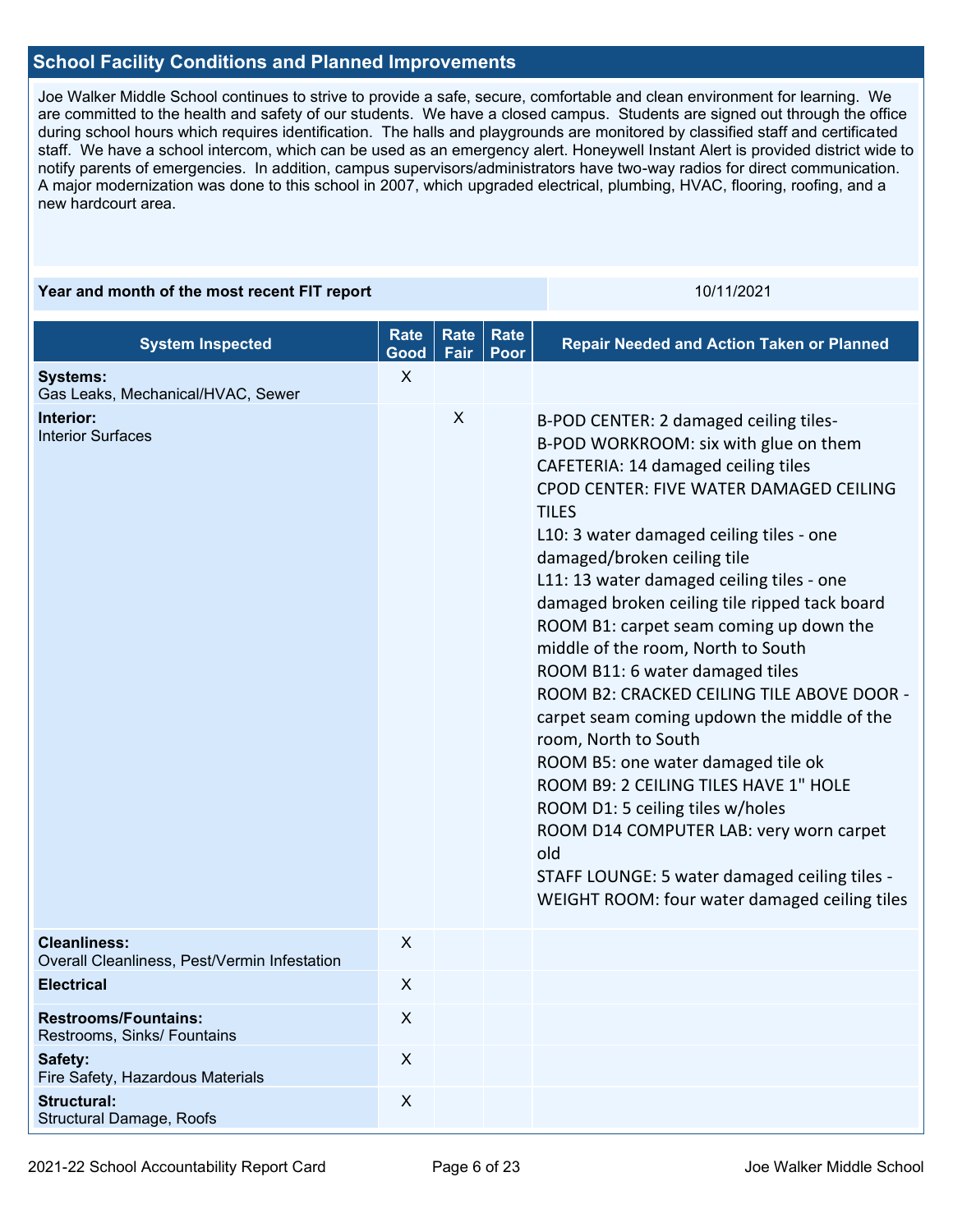| <b>School Facility Conditions and Planned Improvements</b>             |   |  |                            |  |  |  |
|------------------------------------------------------------------------|---|--|----------------------------|--|--|--|
| External:<br>Playground/School Grounds, Windows/<br>Doors/Gates/Fences | х |  | HARDSCAPE: Concrete cracks |  |  |  |

| <b>Overall Facility Rate</b> |      |      |      |  |  |
|------------------------------|------|------|------|--|--|
| <b>Exemplary</b>             | Good | Fair | Poor |  |  |
|                              |      |      |      |  |  |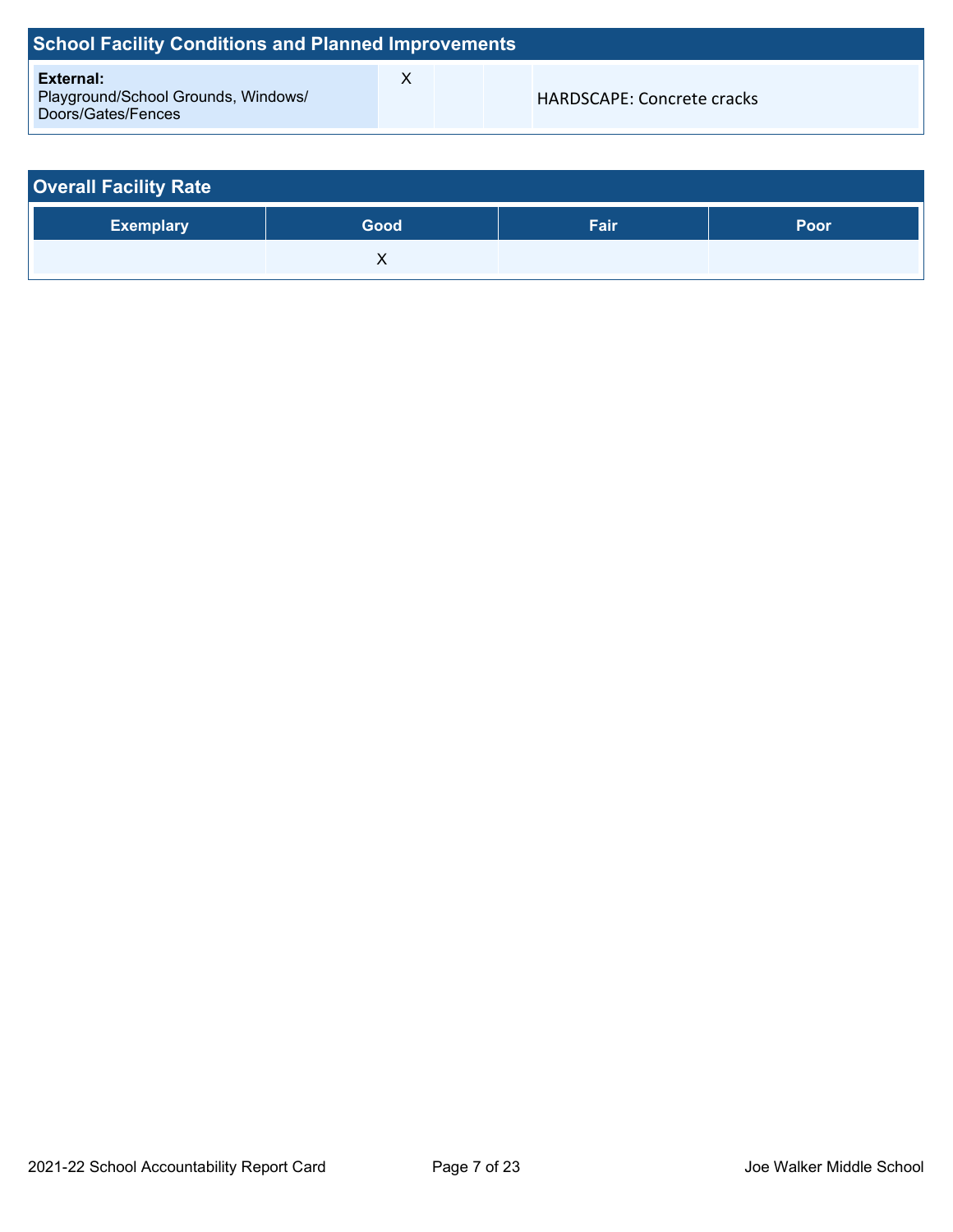# **B. Pupil Outcomes State Priority: Pupil Achievement**

The SARC provides the following information relevant to the State priority: Pupil Achievement (Priority 4):

#### **Statewide Assessments**

(i.e., California Assessment of Student Performance and Progress [CAASPP] System includes the Smarter Balanced Summative Assessments for students in the general education population and the California Alternate Assessments [CAAs] for English language arts/literacy [ELA] and mathematics given in grades three through eight and grade eleven. Only eligible students may participate in the administration of the CAAs. CAAs items are aligned with alternate achievement standards, which are linked with the Common Core State Standards [CCSS] for students with the most significant cognitive disabilities).

The CAASPP System encompasses the following assessments and student participation requirements:

- 1. **Smarter Balanced Summative Assessments and CAAs for ELA** in grades three through eight and grade eleven.
- 2. **Smarter Balanced Summative Assessments and CAAs for mathematics** in grades three through eight and grade eleven.
- 3. **California Science Test (CAST) and CAAs for Science** in grades five, eight, and once in high school (i.e., grade ten, eleven, or twelve).

#### **SARC Reporting in the 2020-2021 School Year Only**

Where the most viable option, LEAs were required to administer the statewide summative assessment in ELA and mathematics. Where a statewide summative assessment was not the most viable option for the LEA (or for one or more gradelevel[s] within the LEA) due to the pandemic, LEAs were allowed to report results from a different assessment that met the criteria established by the State Board of Education (SBE) on March 16, 2021. The assessments were required to be:

- Aligned with CA CCSS for ELA and mathematics;
- Available to students in grades 3 through 8, and grade 11; and
- Uniformly administered across a grade, grade span, school, or district to all eligible students.

#### **Options**

Note that the CAAs could only be administered in-person following health and safety requirements. If it was not viable for the LEA to administer the CAAs in person with health and safety guidelines in place, the LEA was directed to not administer the tests. There were no other assessment options available for the CAAs. Schools administered the Smarter Balanced Summative Assessments for ELA and mathematics, other assessments that meet the SBE criteria, or a combination of both, and they could only choose one of the following:

- Smarter Balanced ELA and mathematics summative assessments;
- Other assessments meeting the SBE criteria; or
- Combination of Smarter Balanced ELA and mathematics summative assessments and other assessments.

The percentage of students who have successfully completed courses that satisfy the requirements for entrance to the University of California and the California State University, or career technical education sequences or programs of study.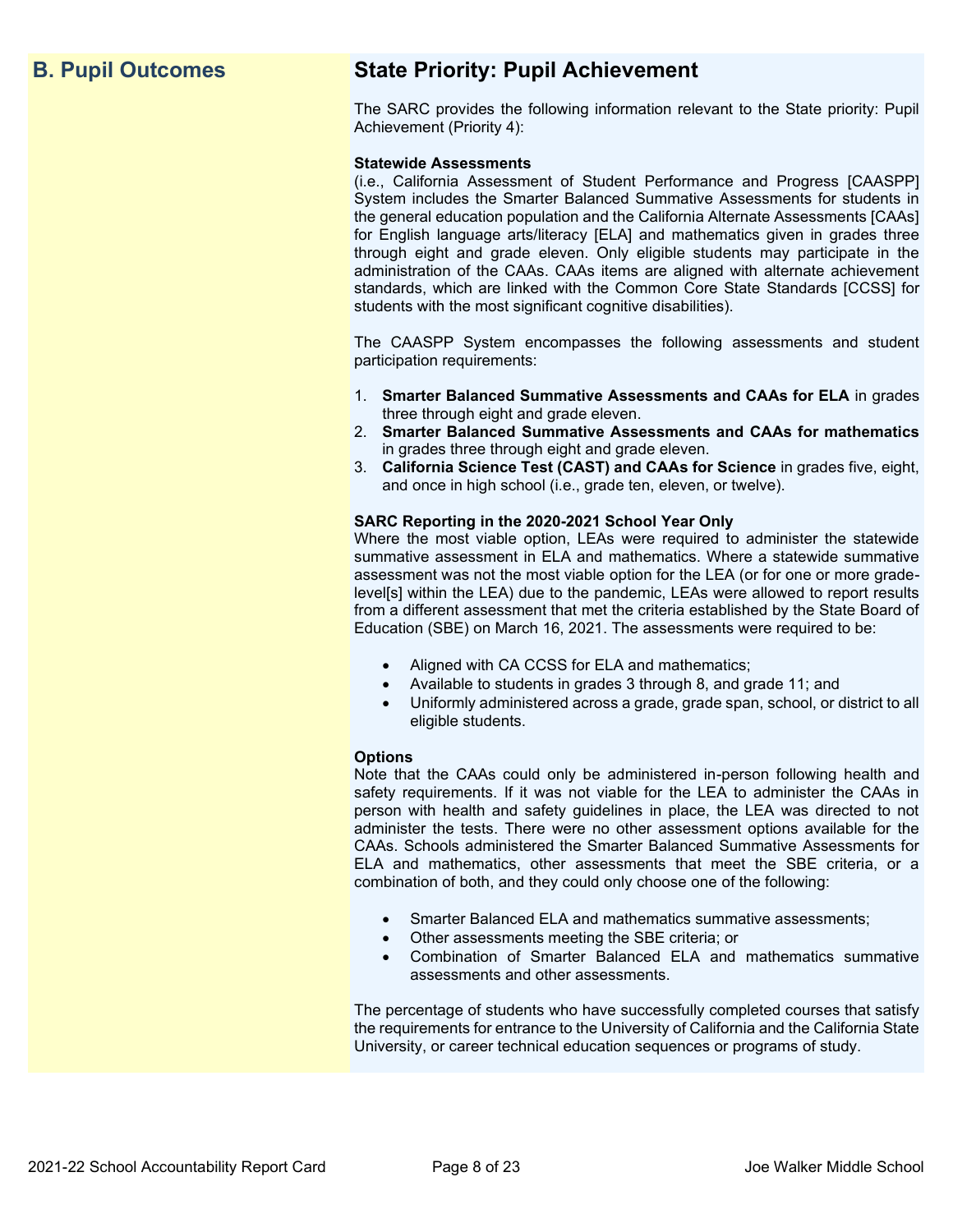#### **Percentage of Students Meeting or Exceeding the State Standard on CAASPP**

This table displays CAASPP test results in ELA and mathematics for all students grades three through eight and grade eleven taking and completing a state-administered assessment.

The 2019-2020 data cells with N/A values indicate that the 2019-2020 data are not available due to the COVID-19 pandemic and resulting summative test suspension. The Executive Order N-30-20 was issued which waived the assessment, accountability, and reporting requirements for the 2019-2020 school year.

The 2020-2021 data cells have N/A values because these data are not comparable to other year data due to the COVID-19 pandemic during the 2020-2021 school year. Where the CAASPP assessments in ELA and/or mathematics is not the most viable option, the LEAs were allowed to administer local assessments. Therefore, the 2020-2021 data between school years for the school, district, state are not an accurate comparison. As such, it is inappropriate to compare results of the 2020-2021 school year to other school years.

| Subject                                                        | <b>School</b><br>2019-20 | <b>School</b><br>2020-21 | <b>District</b><br>2019-20 | <b>District</b><br>2020-21 | <b>State</b><br>2019-20 | <b>State</b><br>2020-21 |
|----------------------------------------------------------------|--------------------------|--------------------------|----------------------------|----------------------------|-------------------------|-------------------------|
| <b>English Language Arts/Literacy</b><br>$(grades 3-8 and 11)$ | N/A                      | N/A                      | N/A                        | N/A                        | N/A                     | N/A                     |
| <b>Mathematics</b><br>$(grades 3-8 and 11)$                    | N/A                      | N/A                      | N/A                        | N/A                        | N/A                     | N/A                     |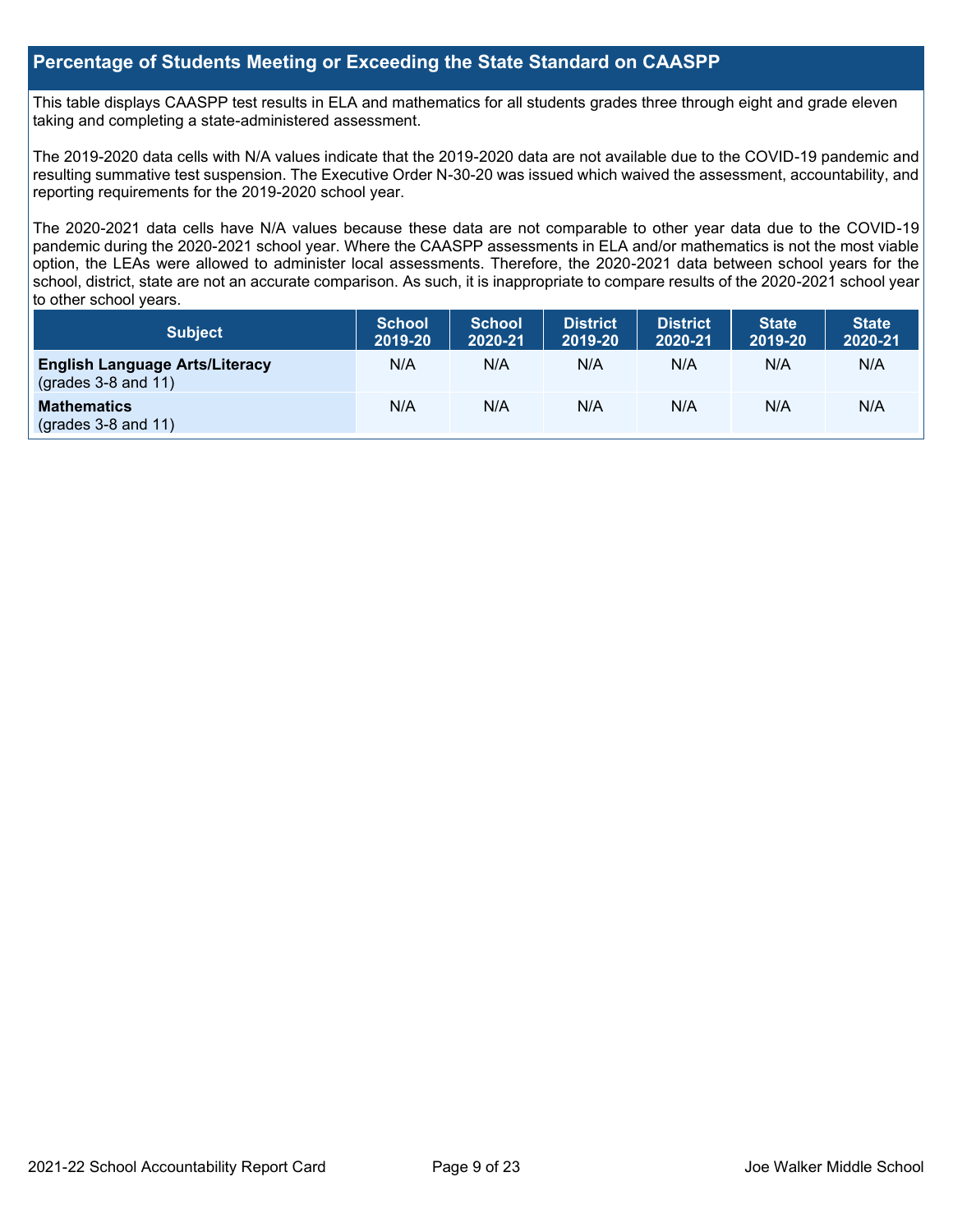### **2020-21 CAASPP Test Results in ELA by Student Group**

This table displays CAASPP test results in ELA by student group for students grades three through eight and grade eleven taking and completing a state-administered assessment. The CDE will populate this table for schools in cases where the school administered the CAASPP assessment. In cases where the school administered a local assessment instead of CAASPP, the CDE will populate this table with "NT" values, meaning this school did not test students using the CAASPP. See the local assessment(s) table for more information.

| <b>CAASPP</b><br><b>Student Groups</b>               | <b>CAASPP</b><br><b>Total</b><br><b>Enrollment</b> | <b>CAASPP</b><br><b>Number</b><br><b>Tested</b> | <b>CAASPP</b><br><b>Percent</b><br><b>Tested</b> | <b>CAASPP</b><br><b>Percent</b><br><b>Not Tested</b> | <b>CAASPP</b><br><b>Percent</b><br>Met or<br><b>Exceeded</b> |
|------------------------------------------------------|----------------------------------------------------|-------------------------------------------------|--------------------------------------------------|------------------------------------------------------|--------------------------------------------------------------|
| <b>All Students</b>                                  | 960                                                | <b>NT</b>                                       | <b>NT</b>                                        | <b>NT</b>                                            | <b>NT</b>                                                    |
| <b>Female</b>                                        | 475                                                | <b>NT</b>                                       | <b>NT</b>                                        | <b>NT</b>                                            | <b>NT</b>                                                    |
| <b>Male</b>                                          | 485                                                | <b>NT</b>                                       | <b>NT</b>                                        | <b>NT</b>                                            | <b>NT</b>                                                    |
| American Indian or Alaska Native                     | $\overline{\phantom{a}}$                           | <b>NT</b>                                       | <b>NT</b>                                        | <b>NT</b>                                            | <b>NT</b>                                                    |
| <b>Asian</b>                                         | 20                                                 | <b>NT</b>                                       | <b>NT</b>                                        | <b>NT</b>                                            | <b>NT</b>                                                    |
| <b>Black or African American</b>                     | 96                                                 | <b>NT</b>                                       | <b>NT</b>                                        | <b>NT</b>                                            | <b>NT</b>                                                    |
| <b>Filipino</b>                                      | 15                                                 | <b>NT</b>                                       | <b>NT</b>                                        | <b>NT</b>                                            | <b>NT</b>                                                    |
| <b>Hispanic or Latino</b>                            | 438                                                | <b>NT</b>                                       | <b>NT</b>                                        | <b>NT</b>                                            | <b>NT</b>                                                    |
| <b>Native Hawaiian or Pacific Islander</b>           | $\mathbf 0$                                        | $\mathbf 0$                                     | $\mathbf{0}$                                     | $\mathbf 0$                                          | 0                                                            |
| <b>Two or More Races</b>                             | 66                                                 | <b>NT</b>                                       | <b>NT</b>                                        | <b>NT</b>                                            | <b>NT</b>                                                    |
| <b>White</b>                                         | 324                                                | <b>NT</b>                                       | <b>NT</b>                                        | <b>NT</b>                                            | <b>NT</b>                                                    |
| <b>English Learners</b>                              | 29                                                 | <b>NT</b>                                       | <b>NT</b>                                        | <b>NT</b>                                            | <b>NT</b>                                                    |
| <b>Foster Youth</b>                                  | 13                                                 | <b>NT</b>                                       | <b>NT</b>                                        | <b>NT</b>                                            | <b>NT</b>                                                    |
| <b>Homeless</b>                                      | 168                                                | <b>NT</b>                                       | <b>NT</b>                                        | <b>NT</b>                                            | <b>NT</b>                                                    |
| <b>Military</b>                                      | --                                                 | <b>NT</b>                                       | <b>NT</b>                                        | <b>NT</b>                                            | <b>NT</b>                                                    |
| <b>Socioeconomically Disadvantaged</b>               | 466                                                | <b>NT</b>                                       | <b>NT</b>                                        | <b>NT</b>                                            | <b>NT</b>                                                    |
| <b>Students Receiving Migrant Education Services</b> |                                                    | <b>NT</b>                                       | <b>NT</b>                                        | <b>NT</b>                                            | <b>NT</b>                                                    |
| <b>Students with Disabilities</b>                    | 113                                                | <b>NT</b>                                       | <b>NT</b>                                        | <b>NT</b>                                            | <b>NT</b>                                                    |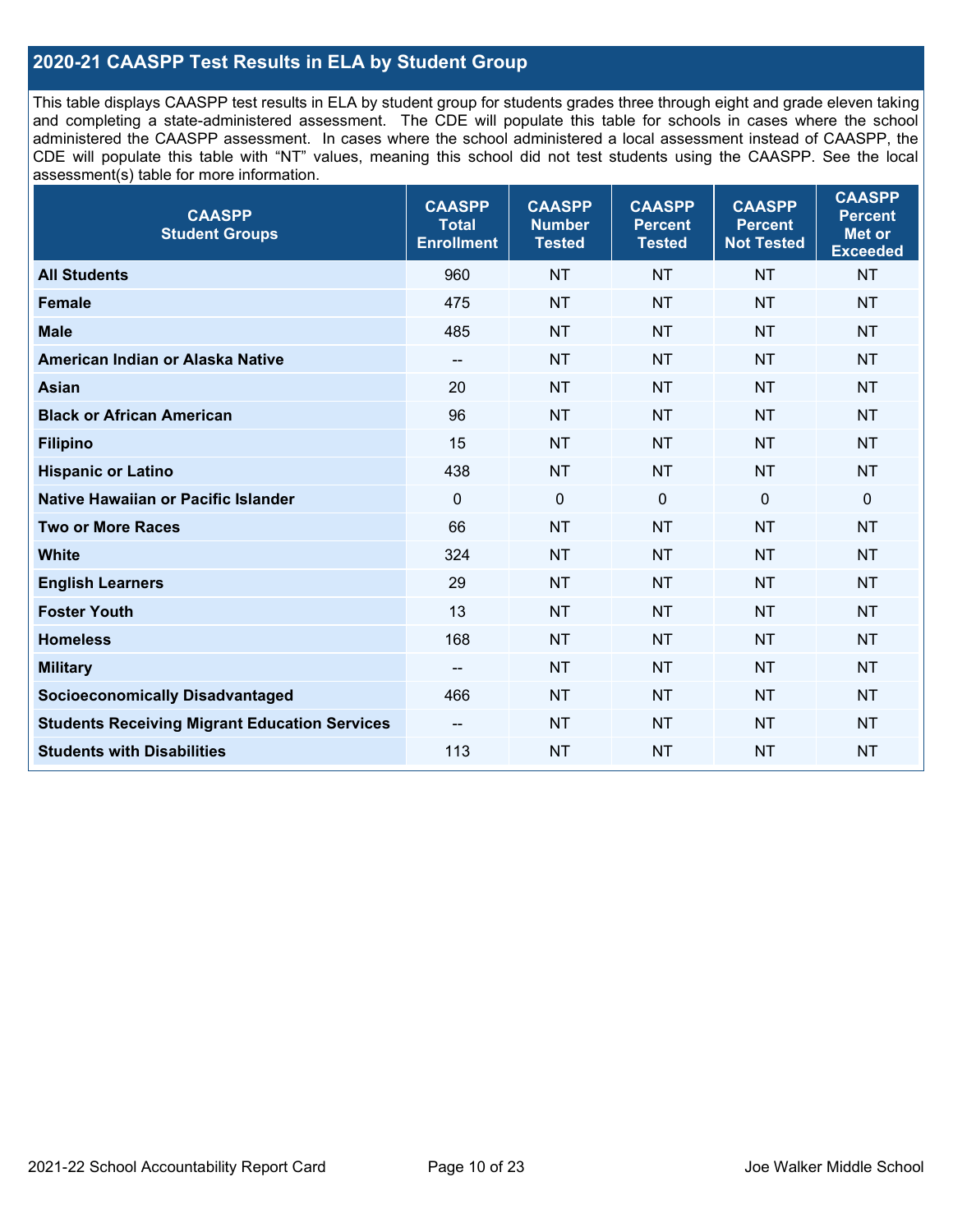### **2020-21 CAASPP Test Results in Math by Student Group**

This table displays CAASPP test results in Math by student group for students grades three through eight and grade eleven taking and completing a state-administered assessment. The CDE will populate this table for schools in cases where the school administered the CAASPP assessment. In cases where the school administered a local assessment instead of CAASPP, the CDE will populate this table with "NT" values, meaning this school did not test students using the CAASPP. See the local assessment(s) table for more information.

| <b>CAASPP</b><br><b>Student Groups</b>               | <b>CAASPP</b><br><b>Total</b><br><b>Enrollment</b> | <b>CAASPP</b><br><b>Number</b><br><b>Tested</b> | <b>CAASPP</b><br><b>Percent</b><br><b>Tested</b> | <b>CAASPP</b><br><b>Percent</b><br><b>Not Tested</b> | <b>CAASPP</b><br><b>Percent</b><br><b>Met or</b><br><b>Exceeded</b> |
|------------------------------------------------------|----------------------------------------------------|-------------------------------------------------|--------------------------------------------------|------------------------------------------------------|---------------------------------------------------------------------|
| <b>All Students</b>                                  | 960                                                | <b>NT</b>                                       | <b>NT</b>                                        | <b>NT</b>                                            | <b>NT</b>                                                           |
| <b>Female</b>                                        | 475                                                | <b>NT</b>                                       | <b>NT</b>                                        | <b>NT</b>                                            | <b>NT</b>                                                           |
| <b>Male</b>                                          | 485                                                | <b>NT</b>                                       | <b>NT</b>                                        | <b>NT</b>                                            | <b>NT</b>                                                           |
| American Indian or Alaska Native                     | $\overline{\phantom{a}}$                           | <b>NT</b>                                       | <b>NT</b>                                        | <b>NT</b>                                            | <b>NT</b>                                                           |
| <b>Asian</b>                                         | 20                                                 | <b>NT</b>                                       | <b>NT</b>                                        | <b>NT</b>                                            | <b>NT</b>                                                           |
| <b>Black or African American</b>                     | 96                                                 | <b>NT</b>                                       | <b>NT</b>                                        | <b>NT</b>                                            | <b>NT</b>                                                           |
| <b>Filipino</b>                                      | 15                                                 | <b>NT</b>                                       | <b>NT</b>                                        | <b>NT</b>                                            | <b>NT</b>                                                           |
| <b>Hispanic or Latino</b>                            | 438                                                | <b>NT</b>                                       | <b>NT</b>                                        | <b>NT</b>                                            | <b>NT</b>                                                           |
| <b>Native Hawaiian or Pacific Islander</b>           | $\mathbf 0$                                        | $\boldsymbol{0}$                                | $\mathbf 0$                                      | $\mathbf 0$                                          | $\pmb{0}$                                                           |
| <b>Two or More Races</b>                             | 66                                                 | <b>NT</b>                                       | <b>NT</b>                                        | <b>NT</b>                                            | <b>NT</b>                                                           |
| <b>White</b>                                         | 324                                                | <b>NT</b>                                       | <b>NT</b>                                        | <b>NT</b>                                            | <b>NT</b>                                                           |
| <b>English Learners</b>                              | 29                                                 | <b>NT</b>                                       | <b>NT</b>                                        | <b>NT</b>                                            | <b>NT</b>                                                           |
| <b>Foster Youth</b>                                  | 13                                                 | <b>NT</b>                                       | <b>NT</b>                                        | <b>NT</b>                                            | <b>NT</b>                                                           |
| <b>Homeless</b>                                      | 168                                                | <b>NT</b>                                       | <b>NT</b>                                        | <b>NT</b>                                            | <b>NT</b>                                                           |
| <b>Military</b>                                      | --                                                 | <b>NT</b>                                       | <b>NT</b>                                        | <b>NT</b>                                            | <b>NT</b>                                                           |
| <b>Socioeconomically Disadvantaged</b>               | 466                                                | <b>NT</b>                                       | <b>NT</b>                                        | <b>NT</b>                                            | <b>NT</b>                                                           |
| <b>Students Receiving Migrant Education Services</b> | $\overline{\phantom{a}}$                           | <b>NT</b>                                       | <b>NT</b>                                        | <b>NT</b>                                            | <b>NT</b>                                                           |
| <b>Students with Disabilities</b>                    | 113                                                | <b>NT</b>                                       | <b>NT</b>                                        | <b>NT</b>                                            | <b>NT</b>                                                           |

#### **2020-21 Local Assessment Test Results in ELA by Student Group**

This table displays Local Assessment test results in ELA by student group for students grades three through eight and grade eleven. LEAs/schools will populate this table for schools in cases where the school administered a local assessment. In cases where the school administered the CAASPP assessment, LEAs/schools will populate this table with "N/A" values in all cells, meaning this table is Not Applicable for this school.

\*At or above the grade-level standard in the context of the local assessment administered.

#### **2020-21 Local Assessment Test Results in Math by Student Group**

This table displays Local Assessment test results in Math by student group for students grades three through eight and grade eleven. LEAs/schools will populate this table for schools in cases where the school administered a local assessment. In cases where the school administered the CAASPP assessment, LEAs/schools will populate this table with "N/A" values in all cells, meaning this table is Not Applicable for this school.

\*At or above the grade-level standard in the context of the local assessment administered.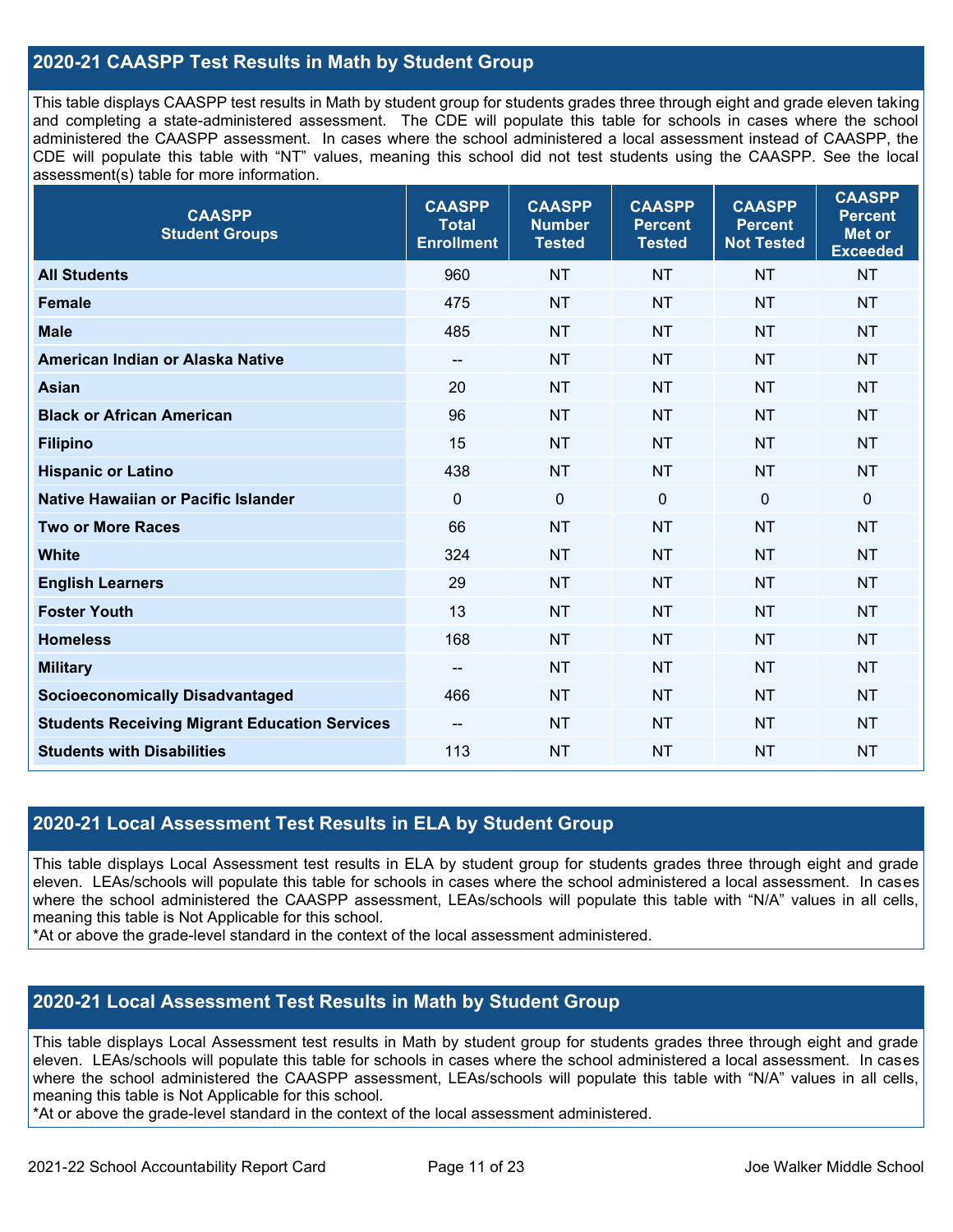### **CAASPP Test Results in Science for All Students**

This table displays the percentage of all students grades five, eight, and High School meeting or exceeding the State Standard.

The 2019-2020 data cells with N/A values indicate that the 2019-2020 data are not available due to the COVID-19 pandemic and resulting summative testing suspension. The Executive Order N-30-20 was issued which waived the assessment, accountability, and reporting requirements for the 2019-2020 school year.

For any 2020-2021 data cells with N/T values indicate that this school did not test students using the CAASPP Science.

| <b>Subject</b>                                  | <b>School</b> | <b>School</b>  | <b>District</b> | <b>District</b> | <b>State</b> | <b>State</b> |
|-------------------------------------------------|---------------|----------------|-----------------|-----------------|--------------|--------------|
|                                                 | 2019-20       | 2020-21        | 2019-20         | 2020-21         | 2019-20      | 2020-21      |
| <b>Science</b><br>(grades 5, 8 and high school) | N/A           | N <sub>1</sub> | N/A             | NT              | N/A          | 28.72        |

#### **2020-21 CAASPP Test Results in Science by Student Group**

This table displays CAASPP test results in Science by student group for students grades five, eight, and High School. For any data cells with N/T values indicate that this school did not test students using the CAASPP Science.

| <b>Student Group</b>                                 | <b>Total</b><br><b>Enrollment</b> | <b>Number</b><br><b>Tested</b> | <b>Percent</b><br><b>Tested</b> | <b>Percent</b><br><b>Not Tested</b> | <b>Percent</b><br><b>Met or</b><br><b>Exceeded</b> |
|------------------------------------------------------|-----------------------------------|--------------------------------|---------------------------------|-------------------------------------|----------------------------------------------------|
| <b>All Students</b>                                  | 401                               | <b>NT</b>                      | <b>NT</b>                       | <b>NT</b>                           | <b>NT</b>                                          |
| <b>Female</b>                                        | 194                               | <b>NT</b>                      | <b>NT</b>                       |                                     |                                                    |
| <b>Male</b>                                          | 207                               | <b>NT</b>                      | <b>NT</b>                       |                                     |                                                    |
| American Indian or Alaska Native                     | $\Omega$                          | $\mathbf 0$                    | $\mathbf{0}$                    | $\mathbf 0$                         | $\mathbf 0$                                        |
| <b>Asian</b>                                         | --                                | <b>NT</b>                      | <b>NT</b>                       | <b>NT</b>                           | <b>NT</b>                                          |
| <b>Black or African American</b>                     | 38                                | <b>NT</b>                      | <b>NT</b>                       | <b>NT</b>                           | <b>NT</b>                                          |
| <b>Filipino</b>                                      | --                                | <b>NT</b>                      | <b>NT</b>                       | <b>NT</b>                           | <b>NT</b>                                          |
| <b>Hispanic or Latino</b>                            | 184                               | <b>NT</b>                      | <b>NT</b>                       | <b>NT</b>                           | <b>NT</b>                                          |
| Native Hawaiian or Pacific Islander                  | $\Omega$                          | $\mathbf 0$                    | $\mathbf 0$                     | $\overline{0}$                      | $\mathbf 0$                                        |
| <b>Two or More Races</b>                             | 28                                | <b>NT</b>                      | <b>NT</b>                       | <b>NT</b>                           | <b>NT</b>                                          |
| <b>White</b>                                         | 139                               | <b>NT</b>                      | <b>NT</b>                       | <b>NT</b>                           | <b>NT</b>                                          |
| <b>English Learners</b>                              | 12                                | <b>NT</b>                      | <b>NT</b>                       | <b>NT</b>                           | <b>NT</b>                                          |
| <b>Foster Youth</b>                                  | --                                | <b>NT</b>                      | <b>NT</b>                       | <b>NT</b>                           | <b>NT</b>                                          |
| <b>Homeless</b>                                      | 76                                | <b>NT</b>                      | <b>NT</b>                       | <b>NT</b>                           | <b>NT</b>                                          |
| <b>Military</b>                                      | $\Omega$                          | 0                              | $\mathbf{0}$                    | $\mathbf{0}$                        | $\mathbf{0}$                                       |
| <b>Socioeconomically Disadvantaged</b>               | 205                               | <b>NT</b>                      | <b>NT</b>                       | <b>NT</b>                           | <b>NT</b>                                          |
| <b>Students Receiving Migrant Education Services</b> | --                                | <b>NT</b>                      | <b>NT</b>                       | <b>NT</b>                           | <b>NT</b>                                          |
| <b>Students with Disabilities</b>                    | 52                                | <b>NT</b>                      | <b>NT</b>                       | <b>NT</b>                           | <b>NT</b>                                          |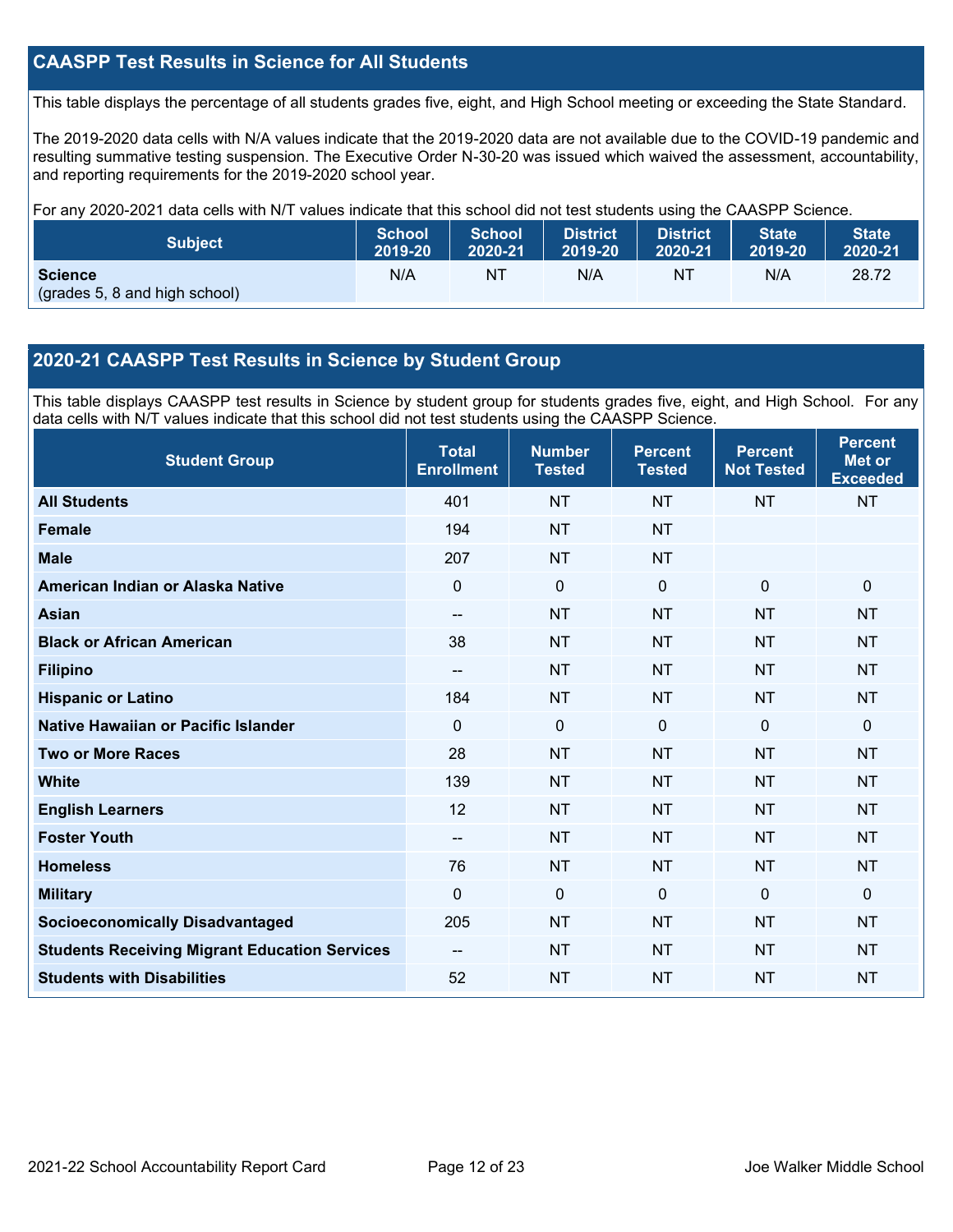## **B. Pupil Outcomes State Priority: Other Pupil Outcomes**

The SARC provides the following information relevant to the State priority: Other Pupil Outcomes (Priority 8): Pupil outcomes in the subject area of physical education.

#### **2020-21 California Physical Fitness Test Results**

Due to the COVID-19 crisis, the Physical Fitness Test was suspended during the 2020-2021 school year and therefore no data are reported and each cell in this table is populated with "N/A."

| <b>Grade Level</b> | <b>Four of Six Fitness Standards</b> | <b>Five of Six Fitness Standards</b> | Percentage of Students Meeting   Percentage of Students Meeting   Percentage of Students Meeting  <br><b>Six of Six Fitness Standards</b> |
|--------------------|--------------------------------------|--------------------------------------|-------------------------------------------------------------------------------------------------------------------------------------------|
| Grade 5            | N/A                                  | N/A                                  | N/A                                                                                                                                       |
| Grade 7            | N/A                                  | N/A                                  | N/A                                                                                                                                       |
| Grade 9            | N/A                                  | N/A                                  | N/A                                                                                                                                       |

# **C. Engagement State Priority: Parental Involvement**

The SARC provides the following information relevant to the State priority: Parental Involvement (Priority 3): Efforts the school district makes to seek parent input in making decisions regarding the school district and at each school site.

#### **2021-22 Opportunities for Parental Involvement**

Many opportunities exist for parent involvement in Westside Union School District and at Joe Walker. At the district level parents are encouraged to participate on the District Advisory Committee. Joe Walker has various opportunities for parents to become involved. Joe Walker maintains a School Site Council and PTA, which conduct monthly meetings. Parents are encouraged to run for office and attend monthly meetings for these governing bodies. Additionally, Joe Walker provides quarterly English Language Advisory Committee meetings, bi-annual Foster Youth Outreach meetings, and bi-annual School Based Mental Health informational meetings. Parents are also welcome to volunteer to support our programs under the direct instruction of a classroom teacher. For further information please contact Teresa Johnson at 943-3258.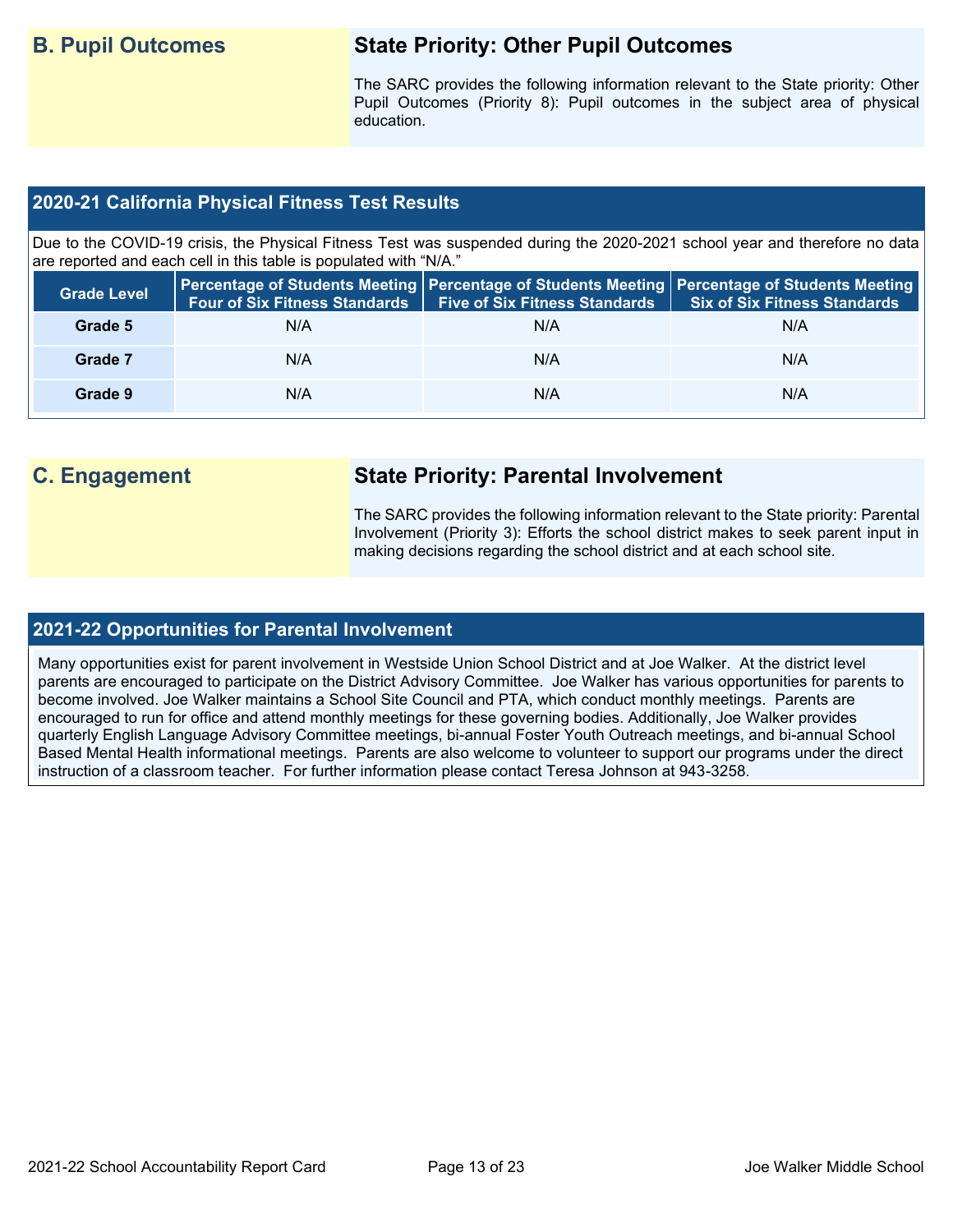## **2020-21 Chronic Absenteeism by Student Group**

| <b>Student Group</b>                                 | <b>Cumulative</b><br><b>Enrollment</b> | <b>Chronic</b><br><b>Absenteeism</b><br><b>Eligible Enrollment</b> | <b>Chronic</b><br><b>Absenteeism</b><br><b>Count</b> | <b>Chronic</b><br><b>Absenteeism</b><br><b>Rate</b> |
|------------------------------------------------------|----------------------------------------|--------------------------------------------------------------------|------------------------------------------------------|-----------------------------------------------------|
| <b>All Students</b>                                  | 1027                                   | 1014                                                               | 59                                                   | 5.8                                                 |
| <b>Female</b>                                        | 515                                    | 507                                                                | 27                                                   | 5.3                                                 |
| <b>Male</b>                                          | 512                                    | 507                                                                | 32                                                   | 6.3                                                 |
| American Indian or Alaska Native                     | 2                                      | $\mathbf 1$                                                        | $\mathbf{0}$                                         | 0.0                                                 |
| <b>Asian</b>                                         | 20                                     | 20                                                                 | $\mathbf 0$                                          | 0.0                                                 |
| <b>Black or African American</b>                     | 105                                    | 105                                                                | 12                                                   | 11.4                                                |
| <b>Filipino</b>                                      | 16                                     | 16                                                                 | $\mathbf{0}$                                         | 0.0                                                 |
| <b>Hispanic or Latino</b>                            | 475                                    | 468                                                                | 27                                                   | 5.8                                                 |
| Native Hawaiian or Pacific Islander                  | 1                                      | $\mathbf 1$                                                        | $\mathbf 0$                                          | 0.0                                                 |
| <b>Two or More Races</b>                             | 65                                     | 65                                                                 | 3                                                    | 4.6                                                 |
| <b>White</b>                                         | 342                                    | 337                                                                | 17                                                   | 5.0                                                 |
| <b>English Learners</b>                              | 35                                     | 35                                                                 | $\overline{2}$                                       | 5.7                                                 |
| <b>Foster Youth</b>                                  | 20                                     | 18                                                                 | $\Omega$                                             | 0.0                                                 |
| <b>Homeless</b>                                      | 89                                     | 89                                                                 | $\overline{7}$                                       | 7.9                                                 |
| <b>Socioeconomically Disadvantaged</b>               | 512                                    | 507                                                                | 46                                                   | 9.1                                                 |
| <b>Students Receiving Migrant Education Services</b> | $\overline{2}$                         | $\overline{2}$                                                     | $\Omega$                                             | 0.0                                                 |
| <b>Students with Disabilities</b>                    | 124                                    | 124                                                                | 15                                                   | 12.1                                                |

# **C. Engagement State Priority: School Climate**

The SARC provides the following information relevant to the State priority: School Climate (Priority 6):

- Pupil suspension rates;
- Pupil expulsion rates; and
- Other local measures on the sense of safety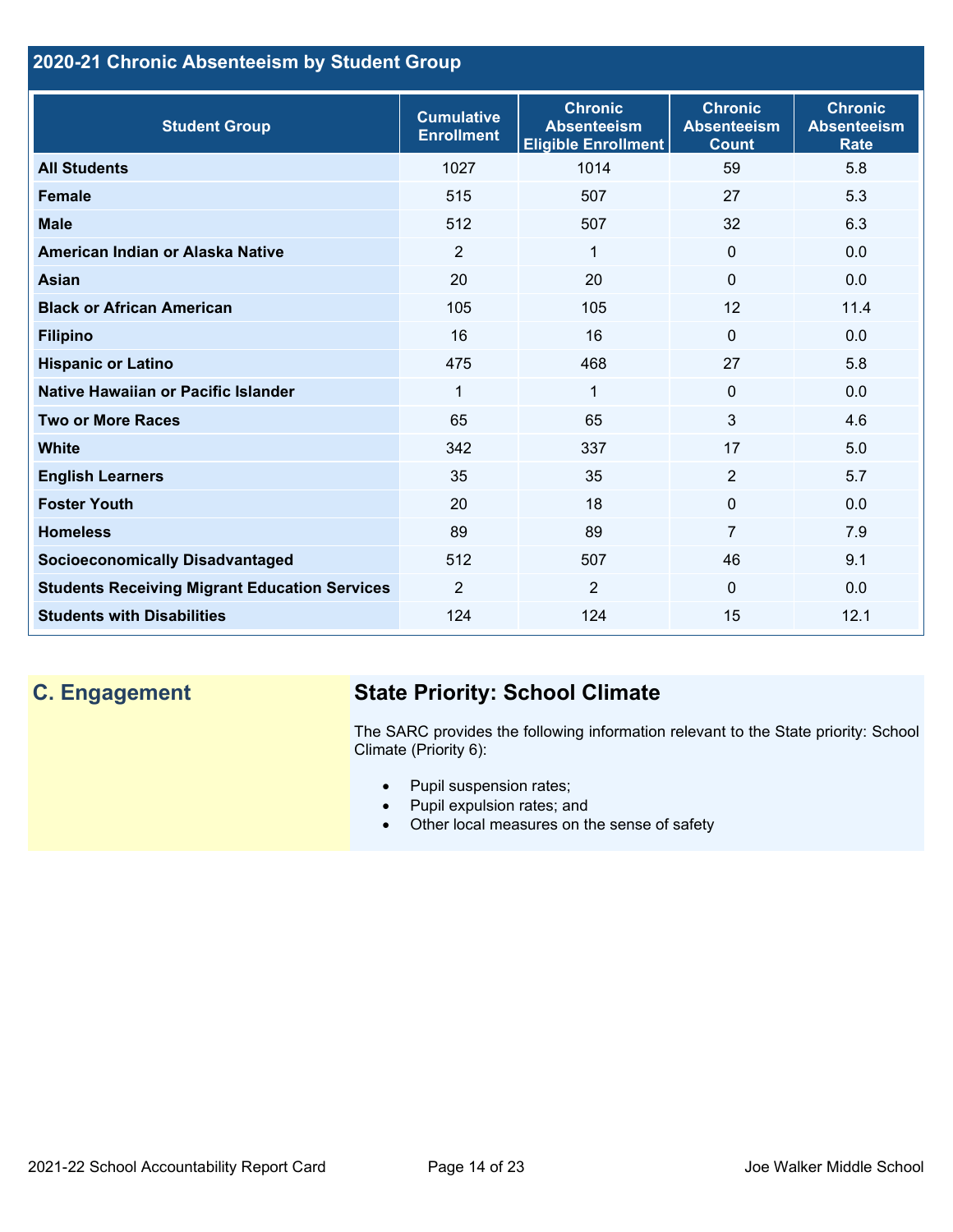#### **Suspensions and Expulsions**

This table displays suspensions and expulsions data collected between July through June, each full school year respectively. Data collected during the 2020-21 school year may not be comparable to earlier years of this collection due to differences in learning mode instruction in response to the COVID-19 pandemic.

| <b>Subject</b>     | <b>School</b><br>2018-19 | <b>School</b><br>2020-21 | <b>District</b><br>2018-19 | <b>District</b><br>2020-21 | <b>State</b><br>2018-19 | <b>State</b><br>2020-21 |
|--------------------|--------------------------|--------------------------|----------------------------|----------------------------|-------------------------|-------------------------|
| <b>Suspensions</b> | 5.40                     | 0.00                     | 3.21                       | 0.02                       | 3.47                    | 0.20                    |
| <b>Expulsions</b>  | 0.00                     | 0.00                     | 0.00                       | 0.00                       | 0.08                    | 0.00                    |

This table displays suspensions and expulsions data collected between July through February, partial school year due to the COVID-19 pandemic. The 2019-2020 suspensions and expulsions rate data are not comparable to other year data because the 2019-2020 school year is a partial school year due to the COVID-19 crisis. As such, it would be inappropriate to make any comparisons in rates of suspensions and expulsions in the 2019-2020 school year compared to other school years.

| <b>Subject</b>     | <b>School</b><br>2019-20 | <b>District</b><br>2019-20 | <b>State</b><br>2019-20 |
|--------------------|--------------------------|----------------------------|-------------------------|
| <b>Suspensions</b> | 2.42                     | 1.86                       | 2.45                    |
| <b>Expulsions</b>  | 0.00                     | 0.00                       | 0.05                    |

### **2020-21 Suspensions and Expulsions by Student Group**

| <b>Student Group</b>                                 | <b>Suspensions Rate</b> | <b>Expulsions Rate</b> |
|------------------------------------------------------|-------------------------|------------------------|
| <b>All Students</b>                                  | 0.00                    | 0.00                   |
| <b>Female</b>                                        | 0.00                    | 0.00                   |
| <b>Male</b>                                          | 0.00                    | 0.00                   |
| American Indian or Alaska Native                     | 0.00                    | 0.00                   |
| <b>Asian</b>                                         | 0.00                    | 0.00                   |
| <b>Black or African American</b>                     | 0.00                    | 0.00                   |
| <b>Filipino</b>                                      | 0.00                    | 0.00                   |
| <b>Hispanic or Latino</b>                            | 0.00                    | 0.00                   |
| Native Hawaiian or Pacific Islander                  | 0.00                    | 0.00                   |
| <b>Two or More Races</b>                             | 0.00                    | 0.00                   |
| <b>White</b>                                         | 0.00                    | 0.00                   |
| <b>English Learners</b>                              | 0.00                    | 0.00                   |
| <b>Foster Youth</b>                                  | 0.00                    | 0.00                   |
| <b>Homeless</b>                                      | 0.00                    | 0.00                   |
| <b>Socioeconomically Disadvantaged</b>               |                         |                        |
| <b>Students Receiving Migrant Education Services</b> | 0.00                    | 0.00                   |
| <b>Students with Disabilities</b>                    |                         |                        |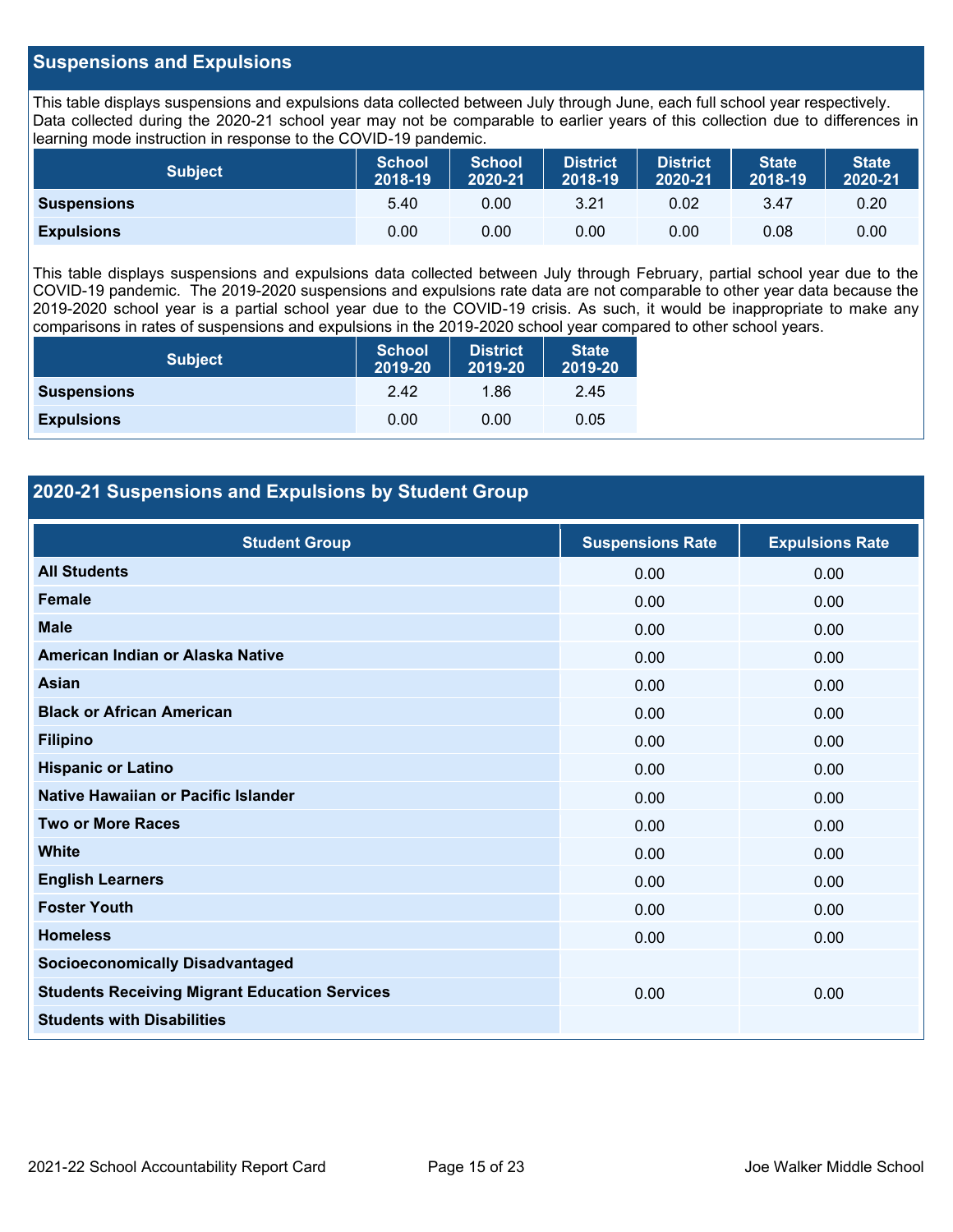#### **2021-22 School Safety Plan**

In compliance with Senate Bill 187 and Education Code 35294.6 each Westside School has developed a comprehensive safety plan. The elements of this plan include disaster preparedness and procedures. The Emergency Preparedness Plan is reviewed with the staff and students yearly. Routine emergency preparedness drills are conducted monthly to ensure the safety and well being of students and staff in the event that there is a need for such an evacuation.

#### **2018-19 Secondary Average Class Size and Class Size Distribution**

This table displays the 2018-19 average class size and class size distribution. The columns titled "Number of Classes" indicates how many classes fall into each size category (a range of total students per classroom). At the secondary school level, this information is reported by subject area rather than grade level.

| <b>Subject</b>               | Average<br><b>Class</b><br><b>Size</b> | <b>1-22 Students</b> | Number of Classes with   Number of Classes with   Number of Classes with<br>23-32 Students | 33+ Students |
|------------------------------|----------------------------------------|----------------------|--------------------------------------------------------------------------------------------|--------------|
| <b>English Language Arts</b> | 29                                     | 4                    | 14                                                                                         | 15           |
| <b>Mathematics</b>           | 29                                     | 6                    | 10                                                                                         | 18           |
| <b>Science</b>               | 28                                     | 9                    | 6                                                                                          | 21           |
| <b>Social Science</b>        | 29                                     | 5                    | 11                                                                                         | 18           |

#### **2019-20 Secondary Average Class Size and Class Size Distribution**

This table displays the 2019-20 average class size and class size distribution. The columns titled "Number of Classes" indicates how many classes fall into each size category (a range of total students per classroom). At the secondary school level, this information is reported by subject area rather than grade level.

| <b>Subject</b>               | <b>Average</b><br><b>Class</b><br><b>Size</b> | <b>1-22 Students</b> | Number of Classes with   Number of Classes with<br>23-32 Students | Number of Classes with<br>33+ Students |
|------------------------------|-----------------------------------------------|----------------------|-------------------------------------------------------------------|----------------------------------------|
| <b>English Language Arts</b> | 28                                            |                      | 22                                                                | 6                                      |
| <b>Mathematics</b>           | 27                                            | 6                    | 19                                                                | 10                                     |
| <b>Science</b>               | 27                                            | 5                    | 26                                                                | 3                                      |
| <b>Social Science</b>        | 27                                            | 6                    | 27                                                                |                                        |

#### **2020-21 Secondary Average Class Size and Class Size Distribution**

This table displays the 2020-21 average class size and class size distribution. The columns titled "Number of Classes" indicates how many classes fall into each size category (a range of total students per classroom). At the secondary school level, this information is reported by subject area rather than grade level.

| <b>Subject</b>               | <b>Average</b><br><b>Class</b><br><b>Size</b> | <b>1-22 Students</b> | Number of Classes with   Number of Classes with<br>23-32 Students | <b>Number of Classes with</b><br>33+ Students |
|------------------------------|-----------------------------------------------|----------------------|-------------------------------------------------------------------|-----------------------------------------------|
| <b>English Language Arts</b> | 28                                            |                      | 13                                                                | 13                                            |
| <b>Mathematics</b>           | 27                                            | 6                    | 23                                                                | 5                                             |
| <b>Science</b>               | 28                                            | 6                    | 14                                                                | 12                                            |
| <b>Social Science</b>        | 26                                            |                      | 17                                                                | 10                                            |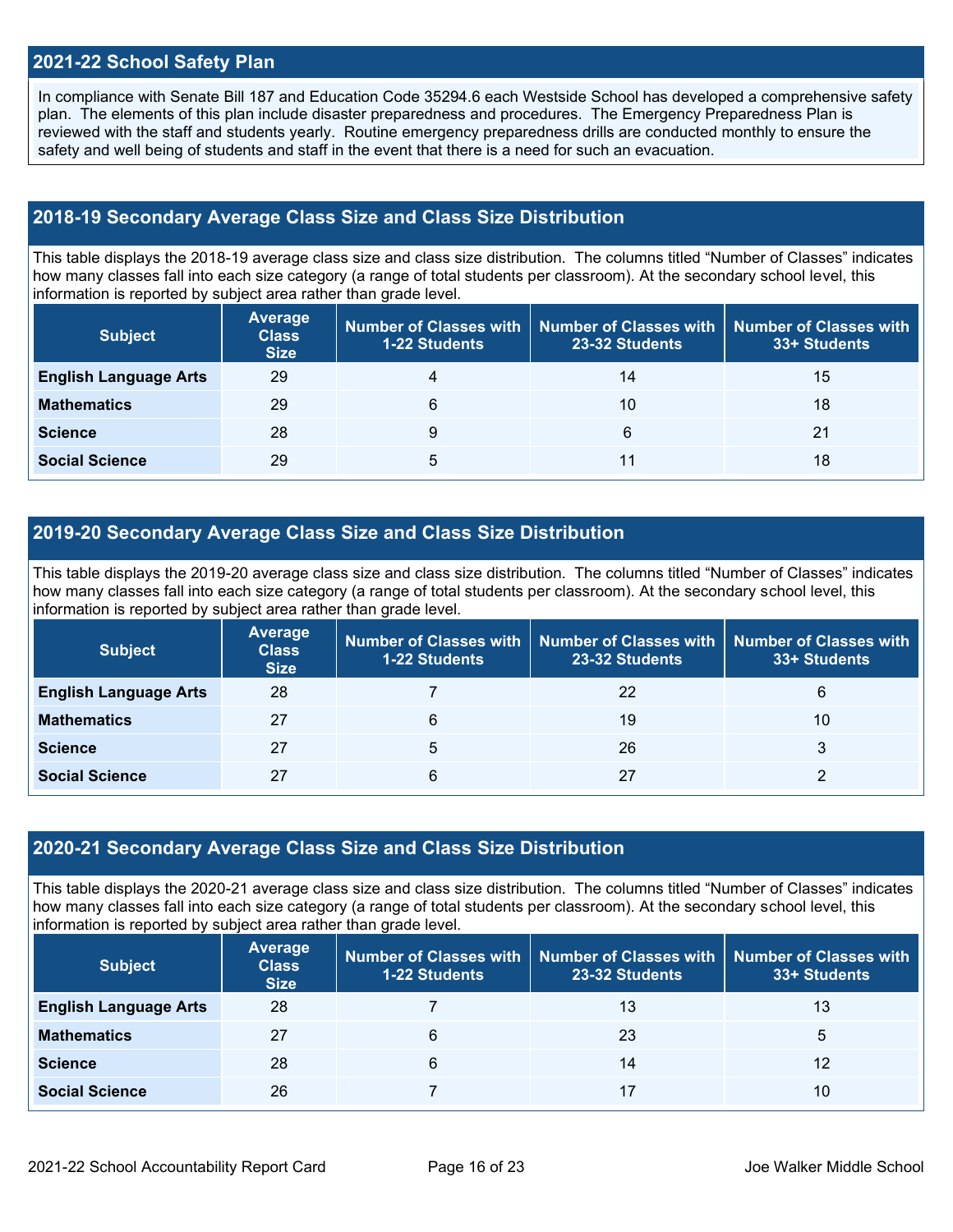### **2020-21 Ratio of Pupils to Academic Counselor**

This table displays the ratio of pupils to Academic Counselor. One full time equivalent (FTE) equals one staff member working full time; one FTE could also represent two staff members who each work 50 percent of full time.

| <b>Title</b>                        | <b>Ratio</b> |
|-------------------------------------|--------------|
| <b>Pupils to Academic Counselor</b> | 802.5        |

# **2020-21 Student Support Services Staff**

This table displays the number of FTE support staff assigned to this school. One full time equivalent (FTE) equals one staff member working full time; one FTE could also represent two staff members who each work 50 percent of full time.

| <b>Title</b>                                                         | <b>Number of FTE Assigned to School</b> |
|----------------------------------------------------------------------|-----------------------------------------|
| <b>Counselor (Academic, Social/Behavioral or Career Development)</b> | 1.2                                     |
| Library Media Teacher (Librarian)                                    | $\mathbf{0}$                            |
| Library Media Services Staff (Paraprofessional)                      | $\mathbf{0}$                            |
| <b>Psychologist</b>                                                  | 1                                       |
| <b>Social Worker</b>                                                 | $\mathbf{0}$                            |
| <b>Speech/Language/Hearing Specialist</b>                            | $\Omega$                                |
| <b>Resource Specialist (non-teaching)</b>                            | $\Omega$                                |
| <b>Other</b>                                                         | 0.4                                     |

## **2019-20 Expenditures Per Pupil and School Site Teacher Salaries**

This table displays the 2019-20 expenditures per pupil and average teach salary for this school. Cells with N/A values do not require data.

| <b>Level</b>                                         | <b>Total</b><br><b>Expenditures</b><br><b>Per Pupil</b> | <b>Expenditures</b><br><b>Per Pupil</b><br>(Restricted) | <b>Expenditures</b><br><b>Per Pupil</b><br>(Unrestricted) | <b>Average</b><br><b>Teacher</b><br><b>Salary</b> |
|------------------------------------------------------|---------------------------------------------------------|---------------------------------------------------------|-----------------------------------------------------------|---------------------------------------------------|
| <b>School Site</b>                                   | \$10,285                                                | \$2,896                                                 | \$7,389                                                   | \$87,984                                          |
| <b>District</b>                                      | N/A                                                     | N/A                                                     | \$7.389                                                   | \$80,090                                          |
| <b>Percent Difference - School Site and District</b> | N/A                                                     | N/A                                                     | 0.0                                                       | 9.4                                               |
| <b>State</b>                                         |                                                         |                                                         | \$8.444                                                   | \$85,863                                          |
| <b>Percent Difference - School Site and State</b>    | N/A                                                     | N/A                                                     | $-13.3$                                                   | 2.4                                               |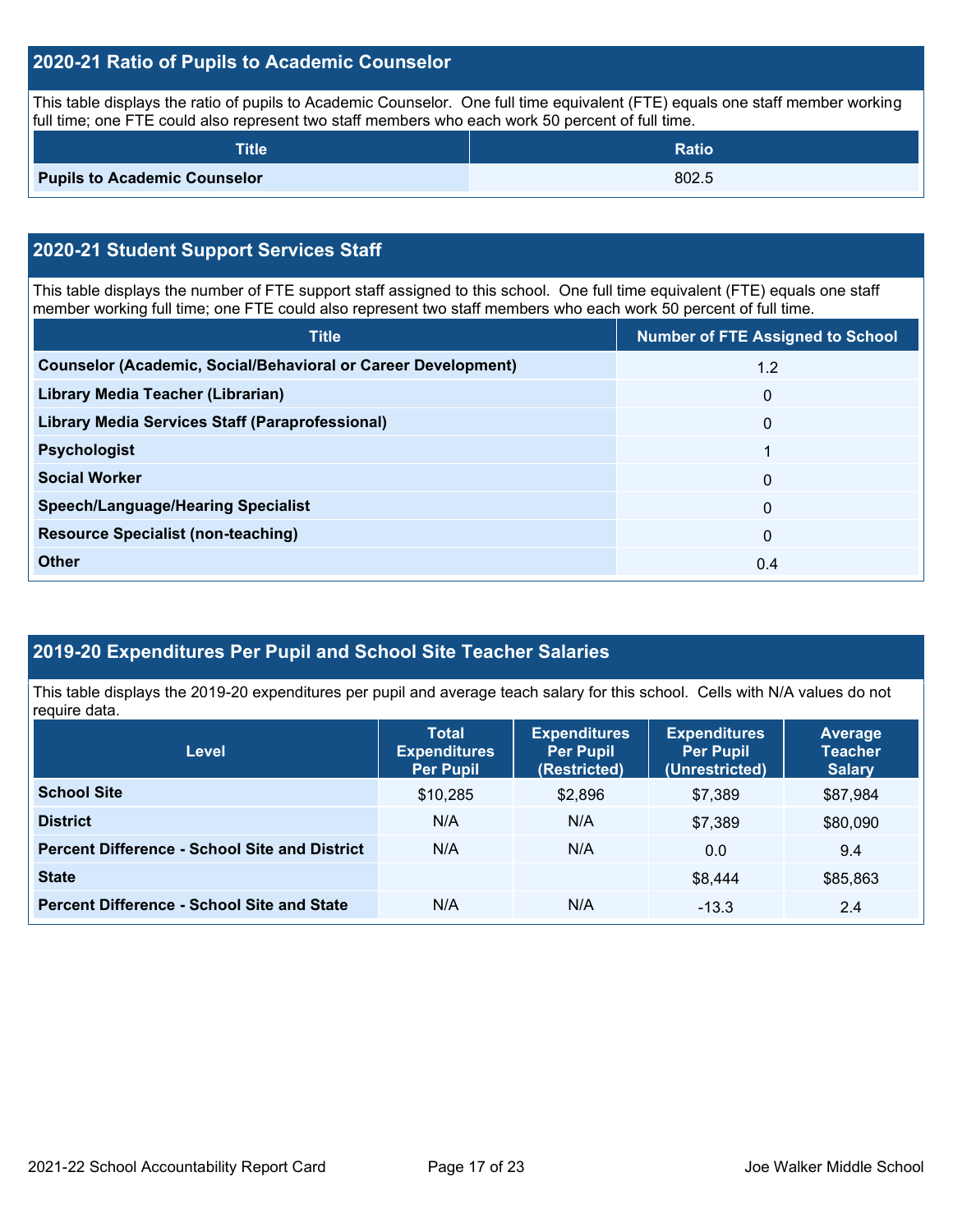#### **2020-21 Types of Services Funded**

A range of academic and social emotional supports exist for Westside students, many of which are unique to individual school sites, tailored to meet the needs of the members of each school community. These supports are provided by counselors (district and/or community-based), school psychologists, school nurses, specialists in Speech/Language/Hearing, adaptive physical education teachers, or behavior specialists.

Student Study and Child Study Teams assist students experiencing academic and/or social emotional challenges, those with special needs, and with assessing eligibility for placement in special classes and/or recommending specialized services as needed. Special services and classes are offered for students with learning disabilities as well as other students with exceptional needs.

Ten counselors provide a range of support services for Westside students. Programs and services are developed and provided based on student data (such as referrals for threatening or self-harm behaviors, grades, and attendance) and the needs of the school site. The counseling program was developed using the Multi-Tiered Multi-Domain System of Support Framework (MTMDSS), which supports the components of the American School Counselor Association. As part of the comprehensive supports, all students receive Tier 1 lessons that focus on social/emotional development, attendance, and college and career readiness. Additionally, social-emotional and character development programs build upon the skills and habits of mind that are nurtured and developed in Leadership Development through Physical Education (LDTPE), Advancement Via Individual Determination (AVID), and Boys Town. Examples of counseling Tier 2 support programs may include specific groups for strong-willed students, students experiencing grief, coping skills for students exhibiting behaviors due to trauma or anxiety, and academic supports such as organization and time management. Counselors are also involved in community outreach and service clubs such as Student Ambassadors or Kindness Clubs. School counselors are assisted by a cadre of Campus Climate Assistants, trained paraprofessionals who provide social-emotional support and structure for students during more unstructured parts of the school day such as recess and lunch. Counselors and Educational Service staff members collaborate regularly with community agencies to facilitate alignment and coordination of resources and supports for students and their families. Additional services include referrals to School-Based Mental Health Services. These services are provided at all Westside school sites for eligible students.

Behavior specialists provide student and staff support for students needing intensive behavior support and/or intervention.

Several programs, designed to build students' emotional intelligence and capacity and to promote positive and proactive social decision making, reduce bullying, and build an inclusive culture continue to be implemented districtwide. Two of these are BoysTown (implemented in grades Kindergarten through 8) and Leadership Development through Physical Education for students.

NWEA Map Growth assessment system has been actively used across the district since the spring of 2018. NWEA Map Growth is a computer adaptive, standards-based diagnostic assessment designed to measure student achievement in the moment and growth over time. Teachers use this data to design instructional experiences tailored to build on areas that need support and to accelerate areas of academic strength for children. NWEA data informs district, site, and grade level Professional Learning Communities, yearlong planning, classroom instruction, and all tiered systems of support and intervention.

Academic interventions across the district and at varying school sites are provided for students working below standards may include:

- Academic tutoring, either before or after school, which may include frontloading of academic concepts and/or homework assistance.
- Learning Lab support during lunch hours.
- Classroom aides leveraged to support small group instruction.

Each school site has at least one bilingual assistant to support continual communication with parents of English learners. The bilingual assistants play a large role in the outreach to parents. They encourage participation in advisory groups, such as ELAC and DELAC, and arrange parent/teacher conferences. Bilingual assistants are able to provide translated services at IEP meetings, Child Study Team meetings, and parent/teacher conferences. Additionally, the bilingual assistants translate messages to parents including mass phone messages, emails, and flyers. Site bilingual assistants also continue to run parent outreach programs to support literacy, such as the Latino Literacy Project. Bilingual assistants provide ongoing support within the classroom to English learners.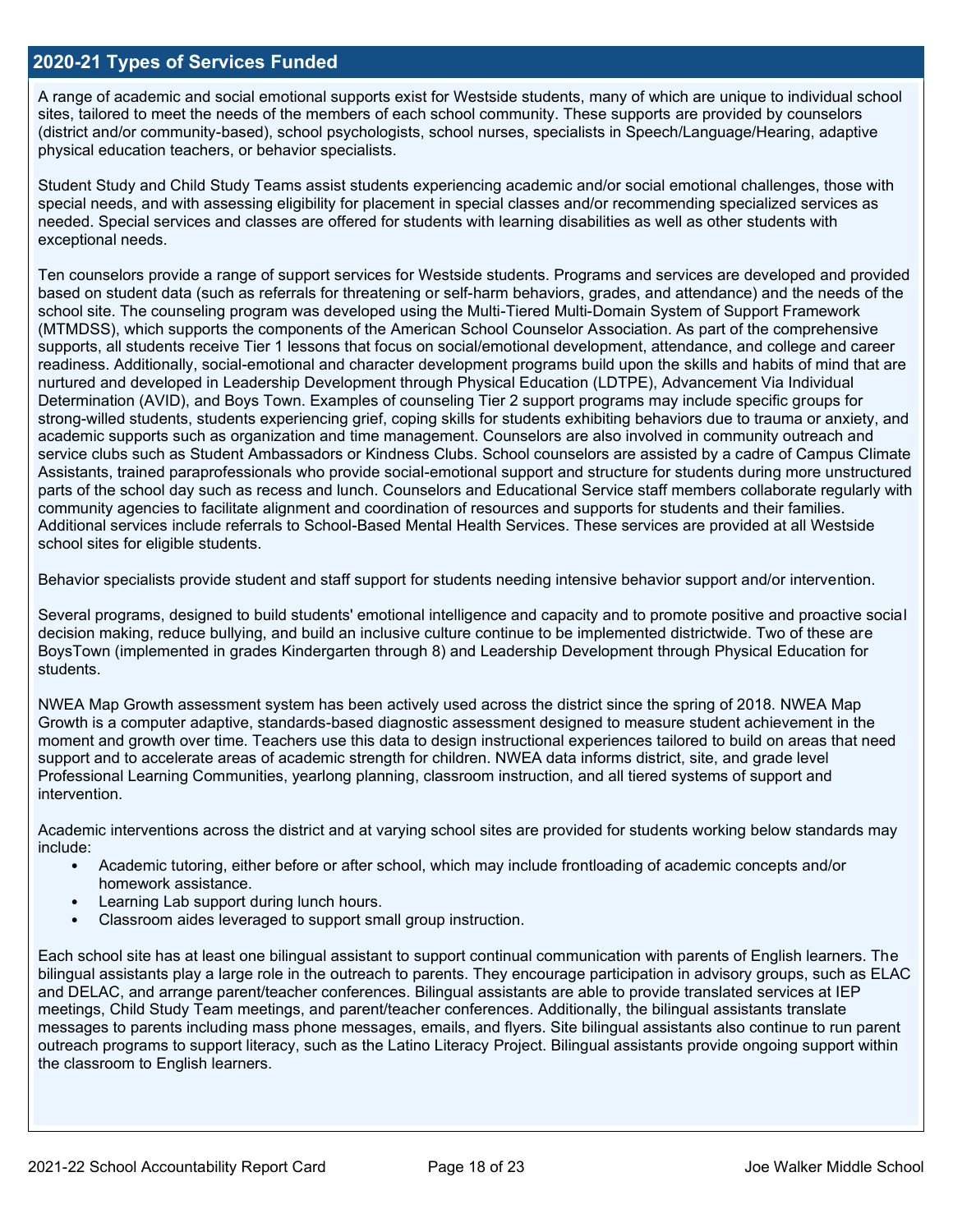### **2020-21 Types of Services Funded**

District bilingual assistants are responsible for notifying parents through required notifications, reclassifying English learners, and providing the state assessments (both the Initial ELPAC and Summative ELPAC).

When students enroll, English learners are placed into support classes at the middle school. These classes include instruction in designated ELD as well as content support.

New students, based on the Home Language Survey, that are awaiting the Initial ELPAC to determine English Language Acquisition Status, are presumed English learners until that assessment can be completed.

School supplies and backpacks are provided as needed to foster youth, students experiencing homelessness or financial hardships and are available for distribution at school sites. Assistance with transportation services is available through communication with the homeless liaison and/or foster liaison. These liaisons continue collaboration with local agencies, such as the LACOE Foster/Homeless Collaborative, Department of Mental Health, and local homeless shelters. English Learners participate in the structured English Immersion program, which includes integrated and designated English Language Development.

### **2019-20 Teacher and Administrative Salaries**

This table displays the 2019-20 Teacher and Administrative salaries. For detailed information on salaries, see the CDE Certification Salaries & Benefits web page at [http://www.cde.ca.gov/ds/fd/cs/.](http://www.cde.ca.gov/ds/fd/cs/)

| Category                                             | <b>District</b><br><b>Amount</b> | <b>State Average</b><br>for Districts<br>in Same Category |
|------------------------------------------------------|----------------------------------|-----------------------------------------------------------|
| <b>Beginning Teacher Salary</b>                      | \$46,343                         | \$52,060                                                  |
| <b>Mid-Range Teacher Salary</b>                      | \$84,347                         | \$84,043                                                  |
| <b>Highest Teacher Salary</b>                        | \$109,179                        | \$107,043                                                 |
| <b>Average Principal Salary (Elementary)</b>         | \$131,432                        | \$133,582                                                 |
| <b>Average Principal Salary (Middle)</b>             | \$135,353                        | \$138,803                                                 |
| <b>Average Principal Salary (High)</b>               | \$0                              | \$133,845                                                 |
| <b>Superintendent Salary</b>                         | \$249,003                        | \$240,628                                                 |
| <b>Percent of Budget for Teacher Salaries</b>        | 35%                              | 35%                                                       |
| <b>Percent of Budget for Administrative Salaries</b> | 6%                               | 5%                                                        |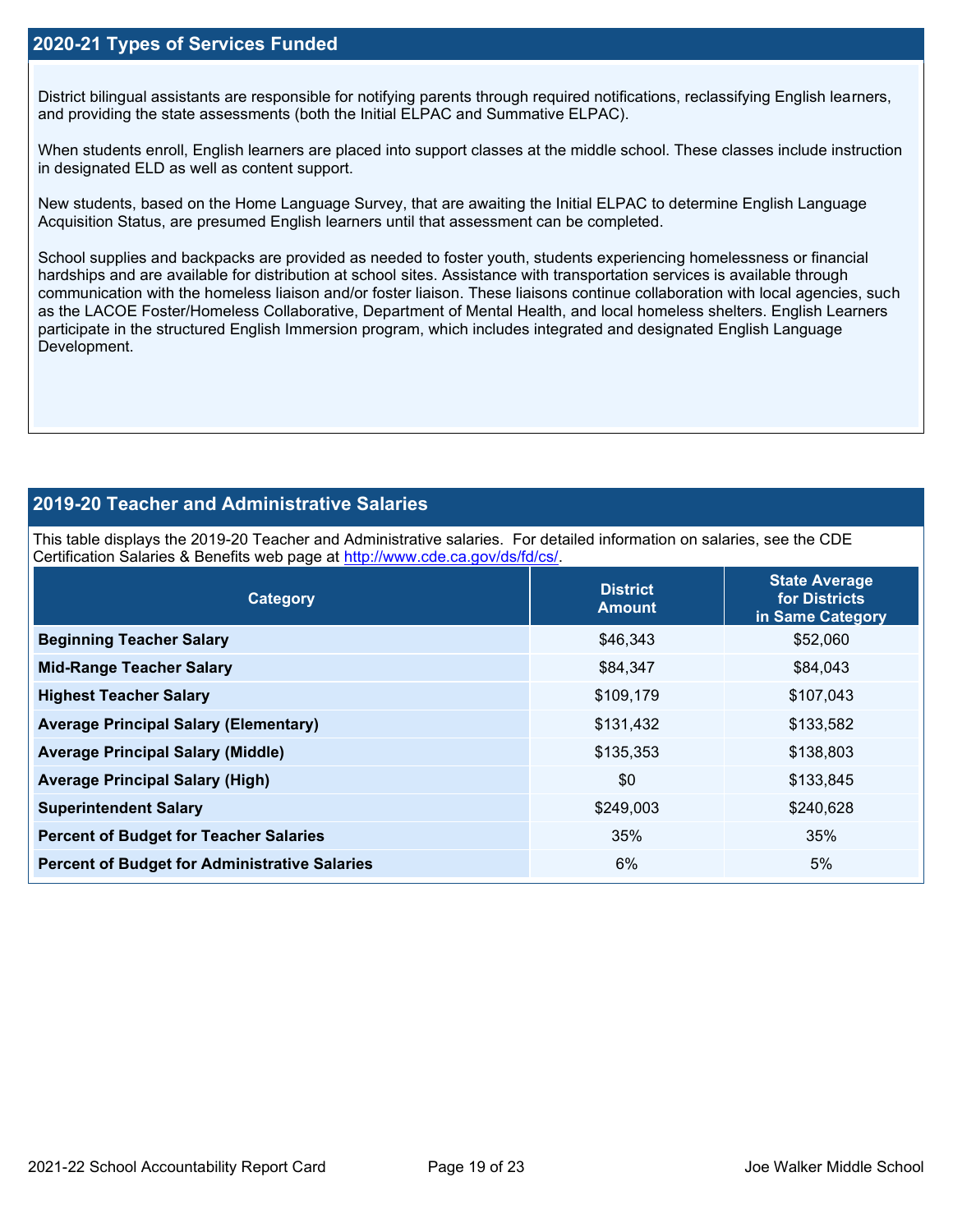#### **Professional Development**

Professional development focusing on equity is conducted to address student group disproportionalities and equitable practices. Session workshops are delivered in a three part Enhancing Equity series for all employees throughout the District. Session topics include implicit bias, micro aggressions, vulnerable decision points, and strategies to build inclusive environments. The focus of this work is to support equitable and inclusive learning environments and work environments for our students and staff. Additional layered work tailored to the needs of the school sites may also include work in socialemotional learning programs such as Leadership Development Through Physical Education, Boys Town, Where Everyone Belongs, and Capturing Kids Hearts.

Leadership development Through Physical Education (LDTPE) is a supplemental curriculum to enhance current elementary physical education programming by teaching, developing, and practicing key Social Emotional Learning (SEL) skills. All PE teachers have participated in two full days of training, which include curriculum concepts, language, and skills and activities with a particular focus on building a positive and cohesive community of learners. This training focused on the implementation of techniques that build positive adult to student and student to student relationships resulting in atmospheres where all students can heal from elevated emotional stressors and embrace SEL skills to engage in learning.

Annually, professional development on suicide prevention to both certificated and classified staff members is conducted. Professional development is also provided to certificated staff on topics such as human trafficking, the impact of trauma, and the tiered supports embedded in the comprehensive counseling program.

Advancement Via Individual Determination (AVID) professional development is provided across the District. Professional development is tailored to the specific needs of the students on campus, and focuses on intentional strategies to support Writing, Inquiry, Collaboration, Organization, and Reading (WICOR). Strategies embedded during instruction support increased access to the core content and student engagement. Professional development is conducted at school sites and at AVID Summer Institute.

English Language Development (ELD) is a component of the Structured English Immersion program provided for English Learners. All certificated staff receive training on English Language Development, both integrated and designated. Professional development for certificated staff also includes work in the English Language Development standards, strategies to support English Learners, progress monitoring of English Learners, and targeted support for English Learners in all content areas.

Westside continues to partner with DNA Math to provide foundational training for making sense of mathematics for teaching. Three days of training focuses on digging deep into mathematical reasoning; exploring how to develop, select, and modify mathematics tasks; and learning to apply tasks, questions, and evidence (TQE).

Westside continues to annually sponsor supplemental professional development for certificated staff during Westside Institute offerings. The 2021-2022 Westside Institute summer participants took a focused look at the impact of COVID-19 on student academic achievement as well as its toll on the mental health of students, staff, parents, and community. Teachers participated in reviewing data surrounding learning loss as well as viewed A Trusted Space. A Trusted Space is a documentary-training film for educators on how to help mitigate the effects of the grief, trauma, anxiety and other emotional stressors that so many students, families, and staff feel as they return to in-person learning. The second portion of this year's institute was spent in a virtual training with Katie Novak on the foundations of Universal Design Learning (UDL) and the core components of a highly effective, school wide multi-tiered system of support.

Professional development addressing reading achievement is provided to certificated staff. Nearly 100 teachers, all site administrators, and every educational services director has completed or is currently completing an Online Elementary Reading Academy (OERA) hosted by the Consortium on Reading Excellence in Education. This series will provide certificated staff on best practices and evidence-based strategies to use during first instruction as well as targeted intervention.

The Westside Union School District New Teacher Support (NTS) team offers programs to clear both the administrative and teaching credentials for new hires.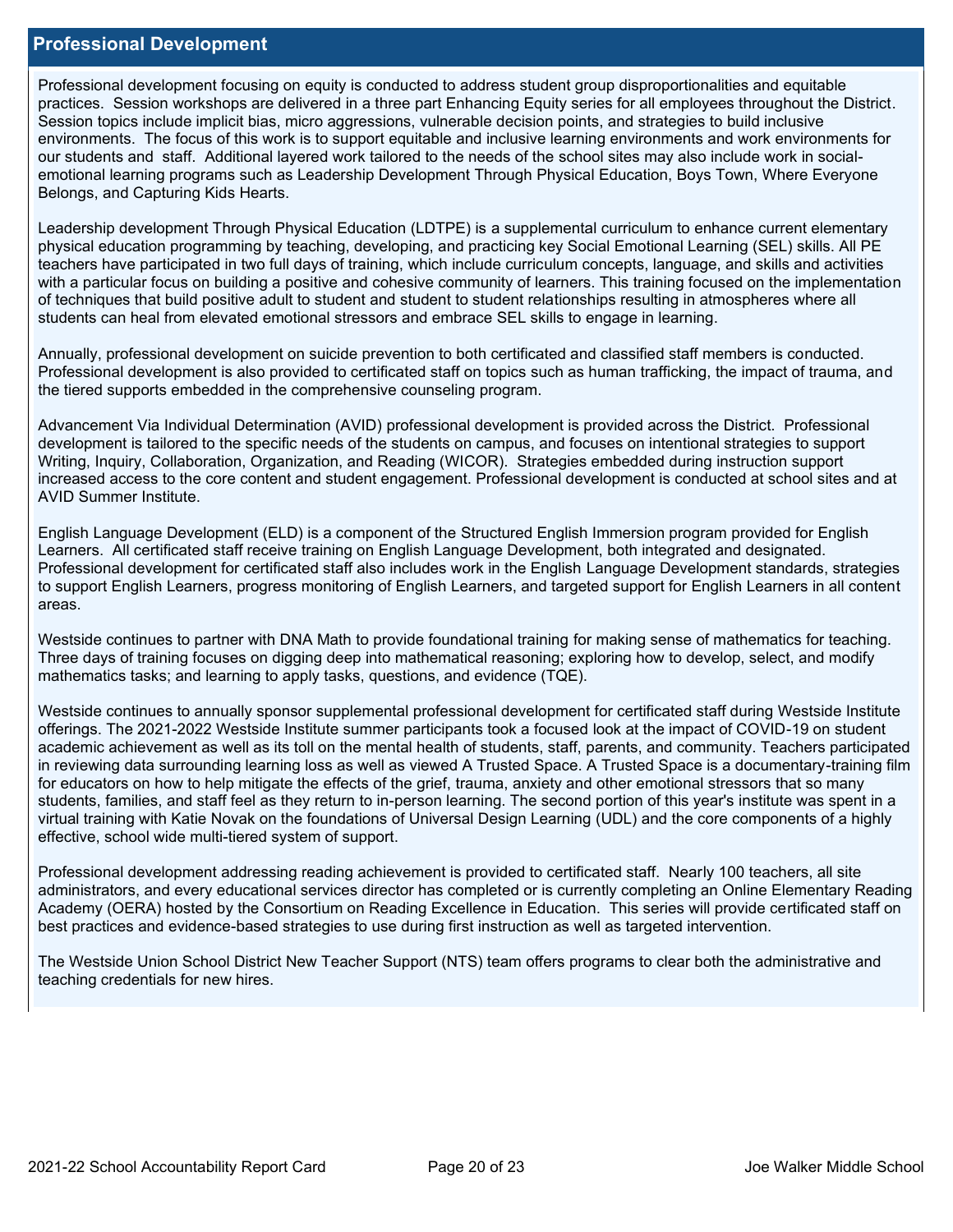The robust program for teachers consists of weekly meetings with a full-time release mentor. Each new teacher is provided with at least one hour of support per week. This includes support in the classroom, lesson planning, and working towards the achievement of an individualized goal based on the California Standards for the Teaching Profession (CSTP) that preassessments showed as an area of growth for the candidate. Each candidate works in collaboration with their mentor to set and work towards achieving this goal throughout the year. In addition, the NTS program offers candidates support in the form of professional development. Regularly occurring sessions include training on addressing the unique needs of student groups such as English Learners, using data to drive instruction, standards-based grading, the Individualized Educational Program (IEP) process, and classroom management.

The District's administrative program pairs new administrators with highly qualified coaches. These pairs meet for a total of at least 40 hours a year to work towards mastery of three self-developed goals based on the California Professional Standards for Educational Leaders (CPSEL). Additionally, candidates work with their coaches to complete at least 20 hours of professional development designed to further develop high standards of practice.

| This table displays the number of school days dedicated to staff development and continuous improvement. |     |    |    |  |  |
|----------------------------------------------------------------------------------------------------------|-----|----|----|--|--|
| <b>Subject</b>                                                                                           |     |    |    |  |  |
| Number of school days dedicated to Staff Development and Continuous Improvement                          | -80 | 65 | 60 |  |  |

# **Westside Union Elementary School District 2020-21 Local Accountability Report Card (LARC) Addendum**

## **Local Accountability Report Card (LARC) Addendum**

**2020-21 Local Accountability Report Card (LARC) Addendum Overview**



On July 14, 2021, the California State Board of Education (SBE) determined that the California Department of Education (CDE) will use the SARC as the mechanism to conduct a one-time data collection of the LEA-level aggregate test results of all school's local assessments administered during the 2020–2021 school year in order to meet the federal Every Students Succeeds Act (ESSA) reporting requirement for the Local Educational Agency Accountability Report Cards (LARCs).

Each local educational agency (LEA) is responsible for preparing and posting their annual LARC in accordance with the federal ESSA. As a courtesy, the CDE prepares and posts the LARCs on behalf of all LEAs.

Only for the 2020–2021 school year and the 2020–2021 LARCs, LEAs are required to report their aggregate local assessments test results at the LEA-level to the CDE by populating the tables below via the SARC. These data will be used to meet the LEAs' federal requirement for their LARCs. Note that it is the responsibility of the school and LEA to ensure that all student privacy and suppression rules are in place when reporting data in Tables 3 and 4 in the Addendum, as applicable.

The tables below are not part of the SBE approved 2020–2021 SARC template but rather are the mechanism by which these required data will be collected from LEAs.

For purposes of the LARC and the following tables, an LEA is defined as a school district, a county office of education, or a direct funded charter school.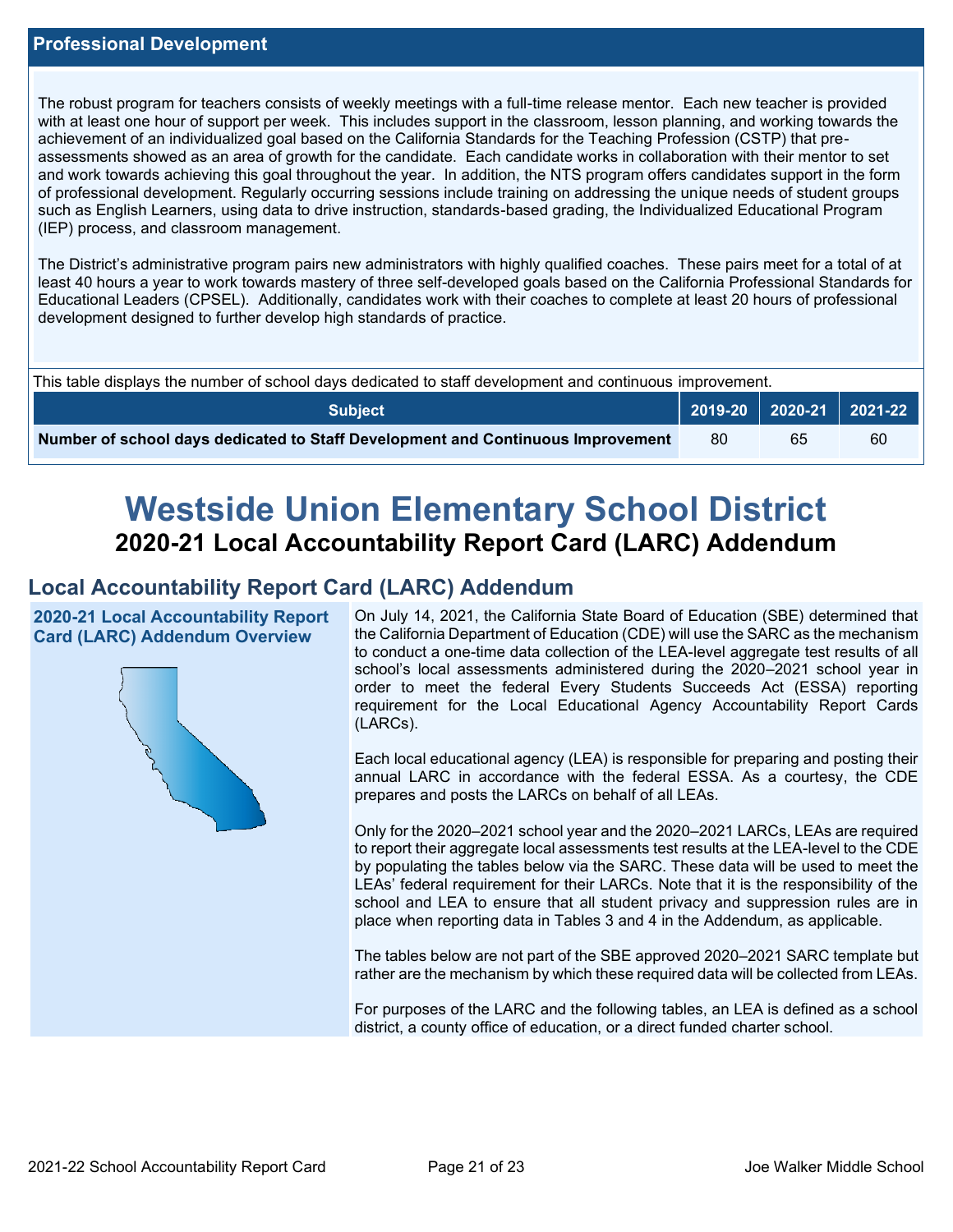| <b>2021-22 District Contact Information</b> |                                           |  |  |  |
|---------------------------------------------|-------------------------------------------|--|--|--|
| <b>District Name</b>                        | Westside Union Elementary School District |  |  |  |
| <b>Phone Number</b>                         | (661) 722-0716                            |  |  |  |
| Superintendent                              | Regina Rossall                            |  |  |  |
| <b>Email Address</b>                        | r.rossall@westside.k12.ca.us              |  |  |  |
| <b>District Website Address</b>             | www.westside.k12.ca.us                    |  |  |  |

## **2020-21 CAASPP Test Results in ELA by Student Group**

This table displays CAASPP test results in ELA by student group for students grades three through eight and grade eleven taking and completing a state-administered assessment. The CDE will populate this table for schools in cases where the school administered the CAASPP assessment. In cases where the school administered a local assessment instead of CAASPP, the CDE will populate this table with "NT" values, meaning this school did not test students using the CAASPP. See the local assessment(s) table for more information.

| <b>CAASPP</b><br><b>Student Groups</b>               | <b>CAASPP</b><br><b>Total</b><br><b>Enrollment</b> | <b>CAASPP</b><br><b>Number</b><br><b>Tested</b> | <b>CAASPP</b><br><b>Percent</b><br><b>Tested</b> | <b>CAASPP</b><br><b>Percent</b><br><b>Not Tested</b> | <b>CAASPP</b><br><b>Percent</b><br><b>Met or</b><br><b>Exceeded</b> |
|------------------------------------------------------|----------------------------------------------------|-------------------------------------------------|--------------------------------------------------|------------------------------------------------------|---------------------------------------------------------------------|
| <b>All Students</b>                                  | 6286                                               | 41                                              | 0.65                                             | 99.35                                                | 12.20                                                               |
| <b>Female</b>                                        | 3076                                               | 11                                              | 0.36                                             | 99.64                                                | 0.00                                                                |
| <b>Male</b>                                          | 3210                                               | 30                                              | 0.93                                             | 99.07                                                | 16.67                                                               |
| American Indian or Alaska Native                     | 13                                                 | $\mathbf 0$                                     | $\sim$ $\sim$                                    | 100.00                                               | --                                                                  |
| <b>Asian</b>                                         | 150                                                | $\pmb{0}$                                       | 0.00                                             | 100.00                                               |                                                                     |
| <b>Black or African American</b>                     | 678                                                | 8                                               | 1.18                                             | 98.82                                                | --                                                                  |
| <b>Filipino</b>                                      | 93                                                 | $\mathbf{1}$                                    | 1.08                                             | 98.92                                                | --                                                                  |
| <b>Hispanic or Latino</b>                            | 3173                                               | 17                                              | 0.54                                             | 99.46                                                | 5.88                                                                |
| <b>Native Hawaiian or Pacific Islander</b>           | --                                                 | $\overline{\phantom{a}}$                        | $\overline{\phantom{a}}$                         | $-$                                                  | --                                                                  |
| <b>Two or More Races</b>                             | 369                                                | $\mathbf{1}$                                    | 0.27                                             | 99.73                                                | --                                                                  |
| <b>White</b>                                         | 1805                                               | 14                                              | 0.78                                             | 99.22                                                | 21.43                                                               |
| <b>English Learners</b>                              | 374                                                | $\overline{2}$                                  | 0.53                                             | 99.47                                                | --                                                                  |
| <b>Foster Youth</b>                                  | 136                                                | 4                                               | 2.94                                             | 97.06                                                |                                                                     |
| <b>Homeless</b>                                      | 990                                                | $\overline{4}$                                  | 0.40                                             | 99.60                                                | --                                                                  |
| <b>Military</b>                                      | 43                                                 | $\mathbf 0$                                     | 0.00                                             | 100.00                                               | --                                                                  |
| <b>Socioeconomically Disadvantaged</b>               | 3228                                               | 26                                              | 0.81                                             | 99.19                                                | 7.69                                                                |
| <b>Students Receiving Migrant Education Services</b> | --                                                 | $\overline{\phantom{a}}$                        |                                                  | --                                                   | --                                                                  |
| <b>Students with Disabilities</b>                    | 906                                                | 41                                              | 4.53                                             | 95.47                                                | 12.20                                                               |